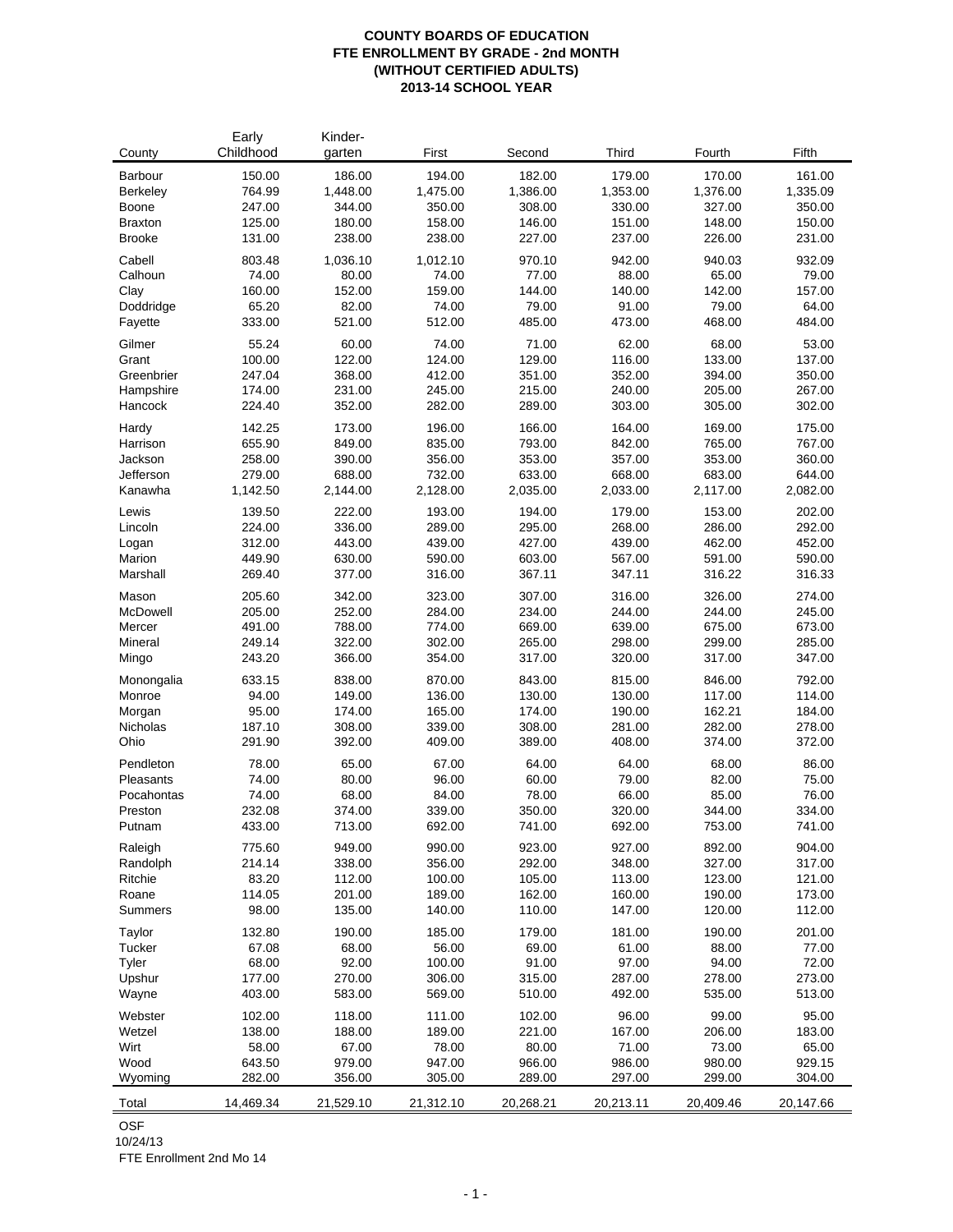## **COUNTY BOARDS OF EDUCATION FTE ENROLLMENT BY GRADE - 2nd MONTH (WITHOUT CERTIFIED ADULTS) 2013-14 SCHOOL YEAR**

| County           | Sixth            | Seventh          | Eight            | Ninth            | Tenth     | Eleventh         | Twelfth          | Total                |
|------------------|------------------|------------------|------------------|------------------|-----------|------------------|------------------|----------------------|
| Barbour          | 190.00           | 166.00           | 167.00           | 188.00           | 174.00    | 164.50           | 177.00           | 2,448.50             |
| <b>Berkeley</b>  | 1,413.21         | 1,391.72         | 1,349.00         | 1,439.95         | 1,311.43  | 1,090.43         | 1,020.00         | 18,153.82            |
| Boone            | 313.00           | 355.00           | 342.00           | 357.00           | 324.00    | 289.00           | 264.00           | 4,500.00             |
| <b>Braxton</b>   | 170.00           | 134.00           | 154.00           | 175.00           | 159.00    | 133.00           | 137.00           | 2,120.00             |
| <b>Brooke</b>    | 224.00           | 232.00           | 260.00           | 278.00           | 261.00    | 230.00           | 227.00           | 3,240.00             |
| Cabell           | 942.00           | 984.00           | 954.00           | 945.10           | 959.10    | 874.23           | 740.10           | 13,034.43            |
| Calhoun          | 89.00            | 73.00            | 79.00            | 69.00            | 72.00     | 69.00            | 81.00            | 1,069.00             |
| Clay             | 129.00           | 134.00           | 125.00           | 141.00           | 147.00    | 112.00           | 133.00           | 1,975.00             |
| Doddridge        | 86.00            | 90.00            | 94.00            | 98.00            | 81.00     | 87.00            | 85.00            | 1,155.20             |
| Fayette          | 481.00           | 549.00           | 492.00           | 518.00           | 514.00    | 476.00           | 504.00           | 6,810.00             |
| Gilmer           | 55.00            | 66.00            | 62.00            | 72.00            | 68.00     | 67.00            | 68.00            | 901.24               |
| Grant            | 122.00           | 129.00           | 145.00           | 146.00           | 140.00    | 142.00           | 129.00           | 1,814.00             |
| Greenbrier       | 397.00           | 409.50           | 423.00           | 416.50           | 353.00    | 352.00           | 359.00           | 5,184.04             |
| Hampshire        | 238.00           | 244.00           | 306.00           | 272.00           | 245.00    | 273.00           | 266.00           | 3,421.00             |
| Hancock          | 316.00           | 323.00           | 316.00           | 341.00           | 299.00    | 256.00           | 265.00           | 4,173.40             |
| Hardy            | 170.00           | 176.00           | 148.00           | 172.00           | 149.00    | 166.00           | 148.00           | 2,314.25             |
| Harrison         | 746.00           | 782.00           | 816.00           | 815.50           | 826.00    | 713.00           | 694.00           | 10,899.40            |
| Jackson          | 372.00           | 366.00           | 349.00           | 410.00           | 360.00    | 335.00           | 295.00           | 4,914.00             |
| Jefferson        | 726.00           | 720.00           | 701.00           | 710.00           | 633.00    | 558.43           | 593.57           | 8,969.00             |
| Kanawha          | 2,206.00         | 2,070.00         | 2,110.00         | 2,435.00         | 2,017.00  | 1,827.10         | 1,726.10         | 28,072.70            |
|                  |                  |                  |                  |                  | 209.00    |                  |                  |                      |
| Lewis<br>Lincoln | 187.00<br>275.00 | 203.00<br>248.00 | 189.00<br>290.00 | 195.00<br>244.00 | 261.00    | 175.00<br>193.00 | 179.00<br>179.00 | 2,619.50<br>3,680.00 |
| Logan            | 461.00           | 448.00           | 462.00           | 525.00           | 482.00    | 461.00           | 457.00           | 6,270.00             |
| Marion           | 591.00           | 577.00           | 593.00           | 621.00           | 592.00    | 559.00           | 479.60           | 8,033.50             |
| Marshall         | 344.00           | 342.00           | 367.00           | 318.11           | 352.00    | 336.00           | 322.00           | 4,690.28             |
|                  |                  |                  |                  |                  |           |                  |                  |                      |
| Mason            | 297.00           | 317.00           | 324.00           | 307.00           | 312.00    | 303.00           | 307.00           | 4,260.60             |
| McDowell         | 254.00           | 252.00           | 246.00           | 291.00           | 253.00    | 214.00           | 218.50           | 3,436.50             |
| Mercer           | 730.00           | 684.00           | 737.00           | 698.00           | 702.00    | 630.00           | 622.00           | 9,512.00             |
| Mineral          | 304.00           | 303.00           | 319.50           | 345.00           | 300.00    | 316.00           | 270.25           | 4,177.89             |
| Mingo            | 353.00           | 317.00           | 342.00           | 323.30           | 293.00    | 252.15           | 254.00           | 4,398.65             |
| Monongalia       | 781.00           | 812.13           | 745.75           | 858.38           | 819.38    | 765.50           | 744.75           | 11,164.03            |
| Monroe           | 146.00           | 141.00           | 142.00           | 157.00           | 135.00    | 99.00            | 122.00           | 1,812.00             |
| Morgan           | 179.00           | 188.00           | 194.00           | 238.00           | 207.00    | 191.00           | 200.00           | 2,541.21             |
| Nicholas         | 278.00           | 271.00           | 296.00           | 291.00           | 291.00    | 283.00           | 257.00           | 3,950.10             |
| Ohio             | 381.00           | 384.00           | 372.00           | 401.00           | 414.00    | 379.00           | 420.00           | 5,386.90             |
| Pendleton        | 68.00            | 59.00            | 66.00            | 87.00            | 81.00     | 64.00            | 84.00            | 1,001.00             |
| Pleasants        | 89.00            | 89.00            | 107.00           | 114.00           | 100.00    | 83.00            | 104.00           | 1,232.00             |
| Pocahontas       | 87.00            | 76.00            | 78.00            | 100.00           | 79.00     | 77.00            | 84.00            | 1,112.00             |
| Preston          | 324.00           | 316.00           | 329.00           | 349.00           | 330.00    | 311.60           | 320.00           | 4,572.68             |
| Putnam           | 738.00           | 746.00           | 768.00           | 814.00           | 724.00    | 654.00           | 689.00           | 9,898.00             |
| Raleigh          | 944.00           | 889.00           | 922.00           | 931.00           | 905.00    | 811.00           | 755.00           | 12,517.60            |
| Randolph         | 294.00           | 321.56           | 296.00           | 269.00           | 301.00    | 280.00           | 266.25           | 4,219.95             |
| Ritchie          | 115.00           | 109.00           | 103.00           | 106.00           | 119.00    | 91.00            | 111.00           | 1,511.20             |
| Roane            | 172.00           | 167.00           | 191.00           | 209.00           | 174.00    | 169.00           | 171.00           | 2,442.05             |
| <b>Summers</b>   | 103.00           | 117.00           | 108.00           | 106.00           | 112.00    | 95.00            | 91.00            | 1,594.00             |
| Taylor           | 179.00           | 170.00           | 156.00           | 186.00           | 179.00    | 150.00           | 142.00           | 2,420.80             |
| Tucker           | 64.00            | 70.00            | 89.00            | 86.00            | 88.00     | 66.00            | 79.00            | 1,028.08             |
| Tyler            | 108.00           | 89.00            | 116.00           | 119.00           | 105.00    | 88.00            | 103.00           | 1,342.00             |
| Upshur           | 302.00           | 310.00           | 261.00           | 332.00           | 251.00    | 221.00           | 239.00           | 3,822.00             |
| Wayne            | 569.00           | 569.00           | 557.00           | 684.00           | 519.00    | 442.00           | 492.00           | 7,437.00             |
| Webster          | 99.00            | 115.00           | 102.00           | 92.00            | 96.00     | 114.00           | 104.00           | 1,445.00             |
| Wetzel           | 212.00           | 183.00           | 197.00           | 218.00           | 236.00    | 214.50           | 200.00           | 2,752.50             |
| Wirt             | 83.00            | 48.00            | 87.00            | 78.00            | 77.00     | 72.00            | 85.00            | 1,022.00             |
| Wood             | 962.45           | 981.15           | 984.15           | 1,075.00         | 1,029.13  | 933.00           | 842.00           | 13,237.53            |
| Wyoming          | 295.00           | 305.00           | 298.00           | 336.00           | 301.00    | 284.00           | 305.00           | 4,256.00             |
| Total            | 20,753.66        | 20,611.06        | 20,826.40        | 22,102.83        | 20,521.03 | 18,591.44        | 18,210.12        | 279,965.52           |

OSF

10/24/13

FTE Enrollmer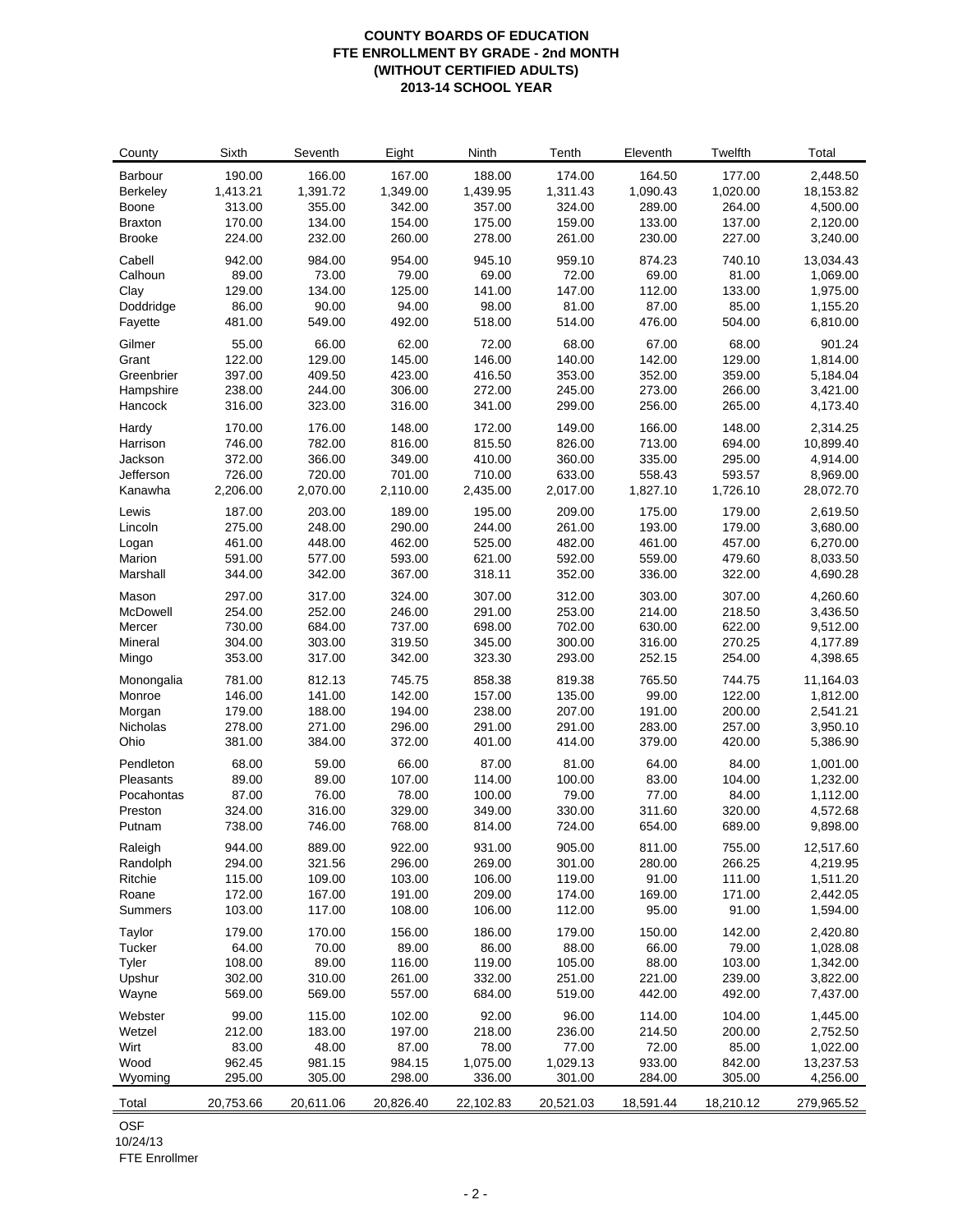## **COUNTY BOARDS OF EDUCATION SUMMARY OF FTE ENROLLMENT - 2nd MONTH (WITHOUT CERTIFIED ADULTS) FOR THE 2013-14 YEAR**

| Barbour<br>2,448.50<br>18,153.82<br>Berkeley<br>4,500.00<br>Boone<br>2,120.00<br><b>Braxton</b><br><b>Brooke</b><br>3,240.00<br>Cabell<br>13,034.43<br>Calhoun<br>1,069.00<br>Clay<br>1,975.00<br>Doddridge<br>1,155.20<br>6,810.00<br>Fayette<br>Gilmer<br>901.24<br>Grant<br>1,814.00<br>Greenbrier<br>5,184.04<br>Hampshire<br>3,421.00<br>Hancock<br>4,173.40<br>2,314.25<br>Hardy<br>10,899.40<br>Harrison<br>4,914.00<br>Jackson<br>Jefferson<br>8,969.00<br>Kanawha<br>28,072.70<br>Lewis<br>2,619.50<br>3,680.00<br>Lincoln<br>6,270.00<br>Logan<br>Marion<br>8,033.50<br>Marshall<br>4,690.28<br>Mason<br>4,260.60<br>McDowell<br>3,436.50<br>Mercer<br>9,512.00<br>Mineral<br>4,177.89<br>4,398.65<br>Mingo<br>Monongalia<br>11,164.03<br>Monroe<br>1,812.00<br>Morgan<br>2,541.21<br>Nicholas<br>3,950.10<br>Ohio<br>5,386.90<br>Pendleton<br>1,001.00<br>1,232.00<br>Pleasants<br>Pocahontas<br>1,112.00<br>Preston<br>4,572.68<br>9,898.00<br>Putnam<br>12,517.60<br>Raleigh<br>Randolph<br>4,219.95<br>Ritchie<br>1,511.20<br>Roane<br>2,442.05<br>1,594.00<br>Summers<br>Taylor<br>2,420.80<br>Tucker<br>1,028.08<br>Tyler<br>1,342.00<br>Upshur<br>3,822.00<br>7,437.00<br>Wayne<br>1,445.00<br>Webster<br>Wetzel<br>2,752.50<br>Wirt<br>1,022.00<br>Wood<br>13,237.53<br>4,256.00<br>Wyoming |        | <b>FTE</b> |
|---------------------------------------------------------------------------------------------------------------------------------------------------------------------------------------------------------------------------------------------------------------------------------------------------------------------------------------------------------------------------------------------------------------------------------------------------------------------------------------------------------------------------------------------------------------------------------------------------------------------------------------------------------------------------------------------------------------------------------------------------------------------------------------------------------------------------------------------------------------------------------------------------------------------------------------------------------------------------------------------------------------------------------------------------------------------------------------------------------------------------------------------------------------------------------------------------------------------------------------------------------------------------------------------------------------|--------|------------|
|                                                                                                                                                                                                                                                                                                                                                                                                                                                                                                                                                                                                                                                                                                                                                                                                                                                                                                                                                                                                                                                                                                                                                                                                                                                                                                               | County | Enrollment |
|                                                                                                                                                                                                                                                                                                                                                                                                                                                                                                                                                                                                                                                                                                                                                                                                                                                                                                                                                                                                                                                                                                                                                                                                                                                                                                               |        |            |
|                                                                                                                                                                                                                                                                                                                                                                                                                                                                                                                                                                                                                                                                                                                                                                                                                                                                                                                                                                                                                                                                                                                                                                                                                                                                                                               |        |            |
|                                                                                                                                                                                                                                                                                                                                                                                                                                                                                                                                                                                                                                                                                                                                                                                                                                                                                                                                                                                                                                                                                                                                                                                                                                                                                                               |        |            |
|                                                                                                                                                                                                                                                                                                                                                                                                                                                                                                                                                                                                                                                                                                                                                                                                                                                                                                                                                                                                                                                                                                                                                                                                                                                                                                               |        |            |
|                                                                                                                                                                                                                                                                                                                                                                                                                                                                                                                                                                                                                                                                                                                                                                                                                                                                                                                                                                                                                                                                                                                                                                                                                                                                                                               |        |            |
|                                                                                                                                                                                                                                                                                                                                                                                                                                                                                                                                                                                                                                                                                                                                                                                                                                                                                                                                                                                                                                                                                                                                                                                                                                                                                                               |        |            |
|                                                                                                                                                                                                                                                                                                                                                                                                                                                                                                                                                                                                                                                                                                                                                                                                                                                                                                                                                                                                                                                                                                                                                                                                                                                                                                               |        |            |
|                                                                                                                                                                                                                                                                                                                                                                                                                                                                                                                                                                                                                                                                                                                                                                                                                                                                                                                                                                                                                                                                                                                                                                                                                                                                                                               |        |            |
|                                                                                                                                                                                                                                                                                                                                                                                                                                                                                                                                                                                                                                                                                                                                                                                                                                                                                                                                                                                                                                                                                                                                                                                                                                                                                                               |        |            |
|                                                                                                                                                                                                                                                                                                                                                                                                                                                                                                                                                                                                                                                                                                                                                                                                                                                                                                                                                                                                                                                                                                                                                                                                                                                                                                               |        |            |
|                                                                                                                                                                                                                                                                                                                                                                                                                                                                                                                                                                                                                                                                                                                                                                                                                                                                                                                                                                                                                                                                                                                                                                                                                                                                                                               |        |            |
|                                                                                                                                                                                                                                                                                                                                                                                                                                                                                                                                                                                                                                                                                                                                                                                                                                                                                                                                                                                                                                                                                                                                                                                                                                                                                                               |        |            |
|                                                                                                                                                                                                                                                                                                                                                                                                                                                                                                                                                                                                                                                                                                                                                                                                                                                                                                                                                                                                                                                                                                                                                                                                                                                                                                               |        |            |
|                                                                                                                                                                                                                                                                                                                                                                                                                                                                                                                                                                                                                                                                                                                                                                                                                                                                                                                                                                                                                                                                                                                                                                                                                                                                                                               |        |            |
|                                                                                                                                                                                                                                                                                                                                                                                                                                                                                                                                                                                                                                                                                                                                                                                                                                                                                                                                                                                                                                                                                                                                                                                                                                                                                                               |        |            |
|                                                                                                                                                                                                                                                                                                                                                                                                                                                                                                                                                                                                                                                                                                                                                                                                                                                                                                                                                                                                                                                                                                                                                                                                                                                                                                               |        |            |
|                                                                                                                                                                                                                                                                                                                                                                                                                                                                                                                                                                                                                                                                                                                                                                                                                                                                                                                                                                                                                                                                                                                                                                                                                                                                                                               |        |            |
|                                                                                                                                                                                                                                                                                                                                                                                                                                                                                                                                                                                                                                                                                                                                                                                                                                                                                                                                                                                                                                                                                                                                                                                                                                                                                                               |        |            |
|                                                                                                                                                                                                                                                                                                                                                                                                                                                                                                                                                                                                                                                                                                                                                                                                                                                                                                                                                                                                                                                                                                                                                                                                                                                                                                               |        |            |
|                                                                                                                                                                                                                                                                                                                                                                                                                                                                                                                                                                                                                                                                                                                                                                                                                                                                                                                                                                                                                                                                                                                                                                                                                                                                                                               |        |            |
|                                                                                                                                                                                                                                                                                                                                                                                                                                                                                                                                                                                                                                                                                                                                                                                                                                                                                                                                                                                                                                                                                                                                                                                                                                                                                                               |        |            |
|                                                                                                                                                                                                                                                                                                                                                                                                                                                                                                                                                                                                                                                                                                                                                                                                                                                                                                                                                                                                                                                                                                                                                                                                                                                                                                               |        |            |
|                                                                                                                                                                                                                                                                                                                                                                                                                                                                                                                                                                                                                                                                                                                                                                                                                                                                                                                                                                                                                                                                                                                                                                                                                                                                                                               |        |            |
|                                                                                                                                                                                                                                                                                                                                                                                                                                                                                                                                                                                                                                                                                                                                                                                                                                                                                                                                                                                                                                                                                                                                                                                                                                                                                                               |        |            |
|                                                                                                                                                                                                                                                                                                                                                                                                                                                                                                                                                                                                                                                                                                                                                                                                                                                                                                                                                                                                                                                                                                                                                                                                                                                                                                               |        |            |
|                                                                                                                                                                                                                                                                                                                                                                                                                                                                                                                                                                                                                                                                                                                                                                                                                                                                                                                                                                                                                                                                                                                                                                                                                                                                                                               |        |            |
|                                                                                                                                                                                                                                                                                                                                                                                                                                                                                                                                                                                                                                                                                                                                                                                                                                                                                                                                                                                                                                                                                                                                                                                                                                                                                                               |        |            |
|                                                                                                                                                                                                                                                                                                                                                                                                                                                                                                                                                                                                                                                                                                                                                                                                                                                                                                                                                                                                                                                                                                                                                                                                                                                                                                               |        |            |
|                                                                                                                                                                                                                                                                                                                                                                                                                                                                                                                                                                                                                                                                                                                                                                                                                                                                                                                                                                                                                                                                                                                                                                                                                                                                                                               |        |            |
|                                                                                                                                                                                                                                                                                                                                                                                                                                                                                                                                                                                                                                                                                                                                                                                                                                                                                                                                                                                                                                                                                                                                                                                                                                                                                                               |        |            |
|                                                                                                                                                                                                                                                                                                                                                                                                                                                                                                                                                                                                                                                                                                                                                                                                                                                                                                                                                                                                                                                                                                                                                                                                                                                                                                               |        |            |
|                                                                                                                                                                                                                                                                                                                                                                                                                                                                                                                                                                                                                                                                                                                                                                                                                                                                                                                                                                                                                                                                                                                                                                                                                                                                                                               |        |            |
|                                                                                                                                                                                                                                                                                                                                                                                                                                                                                                                                                                                                                                                                                                                                                                                                                                                                                                                                                                                                                                                                                                                                                                                                                                                                                                               |        |            |
|                                                                                                                                                                                                                                                                                                                                                                                                                                                                                                                                                                                                                                                                                                                                                                                                                                                                                                                                                                                                                                                                                                                                                                                                                                                                                                               |        |            |
|                                                                                                                                                                                                                                                                                                                                                                                                                                                                                                                                                                                                                                                                                                                                                                                                                                                                                                                                                                                                                                                                                                                                                                                                                                                                                                               |        |            |
|                                                                                                                                                                                                                                                                                                                                                                                                                                                                                                                                                                                                                                                                                                                                                                                                                                                                                                                                                                                                                                                                                                                                                                                                                                                                                                               |        |            |
|                                                                                                                                                                                                                                                                                                                                                                                                                                                                                                                                                                                                                                                                                                                                                                                                                                                                                                                                                                                                                                                                                                                                                                                                                                                                                                               |        |            |
|                                                                                                                                                                                                                                                                                                                                                                                                                                                                                                                                                                                                                                                                                                                                                                                                                                                                                                                                                                                                                                                                                                                                                                                                                                                                                                               |        |            |
|                                                                                                                                                                                                                                                                                                                                                                                                                                                                                                                                                                                                                                                                                                                                                                                                                                                                                                                                                                                                                                                                                                                                                                                                                                                                                                               |        |            |
|                                                                                                                                                                                                                                                                                                                                                                                                                                                                                                                                                                                                                                                                                                                                                                                                                                                                                                                                                                                                                                                                                                                                                                                                                                                                                                               |        |            |
|                                                                                                                                                                                                                                                                                                                                                                                                                                                                                                                                                                                                                                                                                                                                                                                                                                                                                                                                                                                                                                                                                                                                                                                                                                                                                                               |        |            |
|                                                                                                                                                                                                                                                                                                                                                                                                                                                                                                                                                                                                                                                                                                                                                                                                                                                                                                                                                                                                                                                                                                                                                                                                                                                                                                               |        |            |
|                                                                                                                                                                                                                                                                                                                                                                                                                                                                                                                                                                                                                                                                                                                                                                                                                                                                                                                                                                                                                                                                                                                                                                                                                                                                                                               |        |            |
|                                                                                                                                                                                                                                                                                                                                                                                                                                                                                                                                                                                                                                                                                                                                                                                                                                                                                                                                                                                                                                                                                                                                                                                                                                                                                                               |        |            |
|                                                                                                                                                                                                                                                                                                                                                                                                                                                                                                                                                                                                                                                                                                                                                                                                                                                                                                                                                                                                                                                                                                                                                                                                                                                                                                               |        |            |
|                                                                                                                                                                                                                                                                                                                                                                                                                                                                                                                                                                                                                                                                                                                                                                                                                                                                                                                                                                                                                                                                                                                                                                                                                                                                                                               |        |            |
|                                                                                                                                                                                                                                                                                                                                                                                                                                                                                                                                                                                                                                                                                                                                                                                                                                                                                                                                                                                                                                                                                                                                                                                                                                                                                                               |        |            |
|                                                                                                                                                                                                                                                                                                                                                                                                                                                                                                                                                                                                                                                                                                                                                                                                                                                                                                                                                                                                                                                                                                                                                                                                                                                                                                               |        |            |
|                                                                                                                                                                                                                                                                                                                                                                                                                                                                                                                                                                                                                                                                                                                                                                                                                                                                                                                                                                                                                                                                                                                                                                                                                                                                                                               |        |            |
|                                                                                                                                                                                                                                                                                                                                                                                                                                                                                                                                                                                                                                                                                                                                                                                                                                                                                                                                                                                                                                                                                                                                                                                                                                                                                                               |        |            |
|                                                                                                                                                                                                                                                                                                                                                                                                                                                                                                                                                                                                                                                                                                                                                                                                                                                                                                                                                                                                                                                                                                                                                                                                                                                                                                               |        |            |
|                                                                                                                                                                                                                                                                                                                                                                                                                                                                                                                                                                                                                                                                                                                                                                                                                                                                                                                                                                                                                                                                                                                                                                                                                                                                                                               |        |            |
|                                                                                                                                                                                                                                                                                                                                                                                                                                                                                                                                                                                                                                                                                                                                                                                                                                                                                                                                                                                                                                                                                                                                                                                                                                                                                                               |        |            |
|                                                                                                                                                                                                                                                                                                                                                                                                                                                                                                                                                                                                                                                                                                                                                                                                                                                                                                                                                                                                                                                                                                                                                                                                                                                                                                               |        |            |
|                                                                                                                                                                                                                                                                                                                                                                                                                                                                                                                                                                                                                                                                                                                                                                                                                                                                                                                                                                                                                                                                                                                                                                                                                                                                                                               |        |            |
|                                                                                                                                                                                                                                                                                                                                                                                                                                                                                                                                                                                                                                                                                                                                                                                                                                                                                                                                                                                                                                                                                                                                                                                                                                                                                                               | Total  | 279,965.52 |

OSF

10/24/13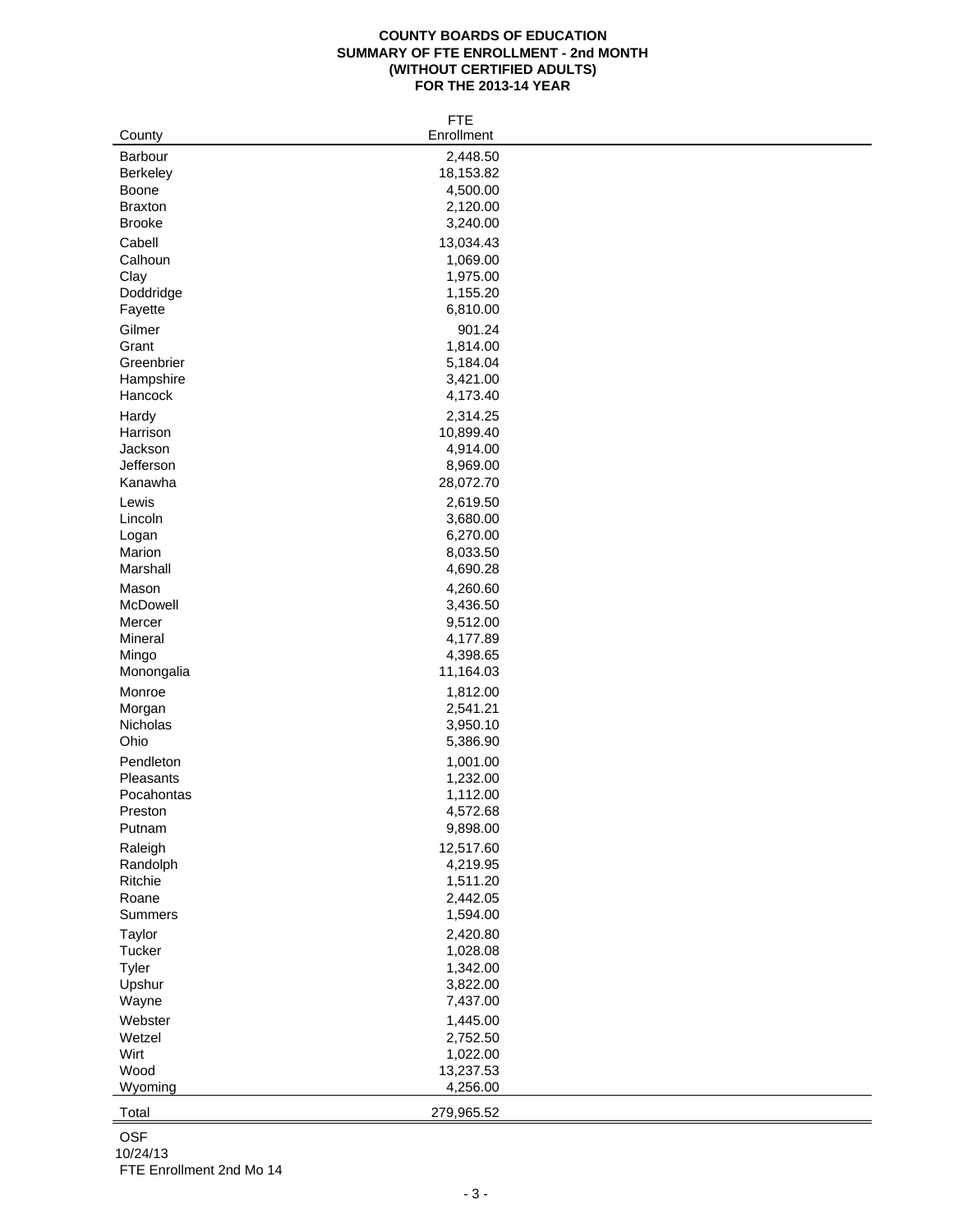## **COUNTY BOARDS OF EDUCATION SUMMARY OF FTE ENROLLMENT - 2nd MONTH (WITHOUT CERTIFIED ADULTS) ARRANGED IN DESCENDING ORDER FOR THE 2013-14 YEAR**

|                          |                | <b>FTE</b> |
|--------------------------|----------------|------------|
| Ct.                      | County         | Enrollment |
| 1.                       | Kanawha        | 28,072.70  |
| 2.                       | Berkeley       | 18,153.82  |
| 3.                       | Wood           | 13,237.53  |
| 4.                       | Cabell         | 13,034.43  |
| 5.                       | Raleigh        | 12,517.60  |
|                          |                |            |
| 6.                       | Monongalia     | 11,164.03  |
| 7.                       | Harrison       | 10,899.40  |
| 8.                       | Putnam         | 9,898.00   |
| 9.                       | Mercer         | 9,512.00   |
| 10.                      | Jefferson      | 8,969.00   |
| 11.                      | Marion         | 8,033.50   |
| 12.                      | Wayne          | 7,437.00   |
| 13.                      | Fayette        | 6,810.00   |
| 14.                      | Logan          | 6,270.00   |
| 15.                      | Ohio           | 5,386.90   |
| 16.                      | Greenbrier     | 5,184.04   |
| 17.                      | Jackson        | 4,914.00   |
| 18.                      | Marshall       | 4,690.28   |
| 19.                      | Preston        | 4,572.68   |
|                          |                |            |
| 20.                      | Boone          | 4,500.00   |
| 21.                      | Mingo          | 4,398.65   |
| 22.                      | Mason          | 4,260.60   |
| 23.                      | Wyoming        | 4,256.00   |
| 24.                      | Randolph       | 4,219.95   |
| 25.                      | Mineral        | 4,177.89   |
| 26.                      | Hancock        | 4,173.40   |
| 27.                      | Nicholas       | 3,950.10   |
| 28.                      | Upshur         | 3,822.00   |
| 29.                      | Lincoln        | 3,680.00   |
| 30.                      | McDowell       | 3,436.50   |
| 31.                      | Hampshire      | 3,421.00   |
| 32.                      | <b>Brooke</b>  | 3,240.00   |
| 33.                      | Wetzel         | 2,752.50   |
| 34.                      | Lewis          | 2,619.50   |
| 35.                      | Morgan         | 2,541.21   |
|                          |                |            |
| 36.                      | Barbour        | 2,448.50   |
| 37.                      | Roane          | 2,442.05   |
| 38.                      | Taylor         | 2,420.80   |
| 39.                      | Hardy          | 2,314.25   |
| 40.                      | <b>Braxton</b> | 2,120.00   |
| 41.                      | Clay           | 1,975.00   |
| 42.                      | Grant          | 1,814.00   |
| 43.                      | Monroe         | 1,812.00   |
| 44.                      | <b>Summers</b> | 1,594.00   |
| 45.                      | Ritchie        | 1,511.20   |
| 46.                      | Webster        | 1,445.00   |
| 47.                      | Tyler          | 1,342.00   |
| 48.                      | Pleasants      | 1,232.00   |
| 49.                      | Doddridge      | 1,155.20   |
| 50.                      | Pocahontas     | 1,112.00   |
|                          |                |            |
| 51.                      | Calhoun        | 1,069.00   |
| 52.                      | Tucker         | 1,028.08   |
| 53.                      | Wirt           | 1,022.00   |
| 54.                      | Pendleton      | 1,001.00   |
| 55.                      | Gilmer         | 901.24     |
| $\overline{\phantom{a}}$ | Total          | 279,965.52 |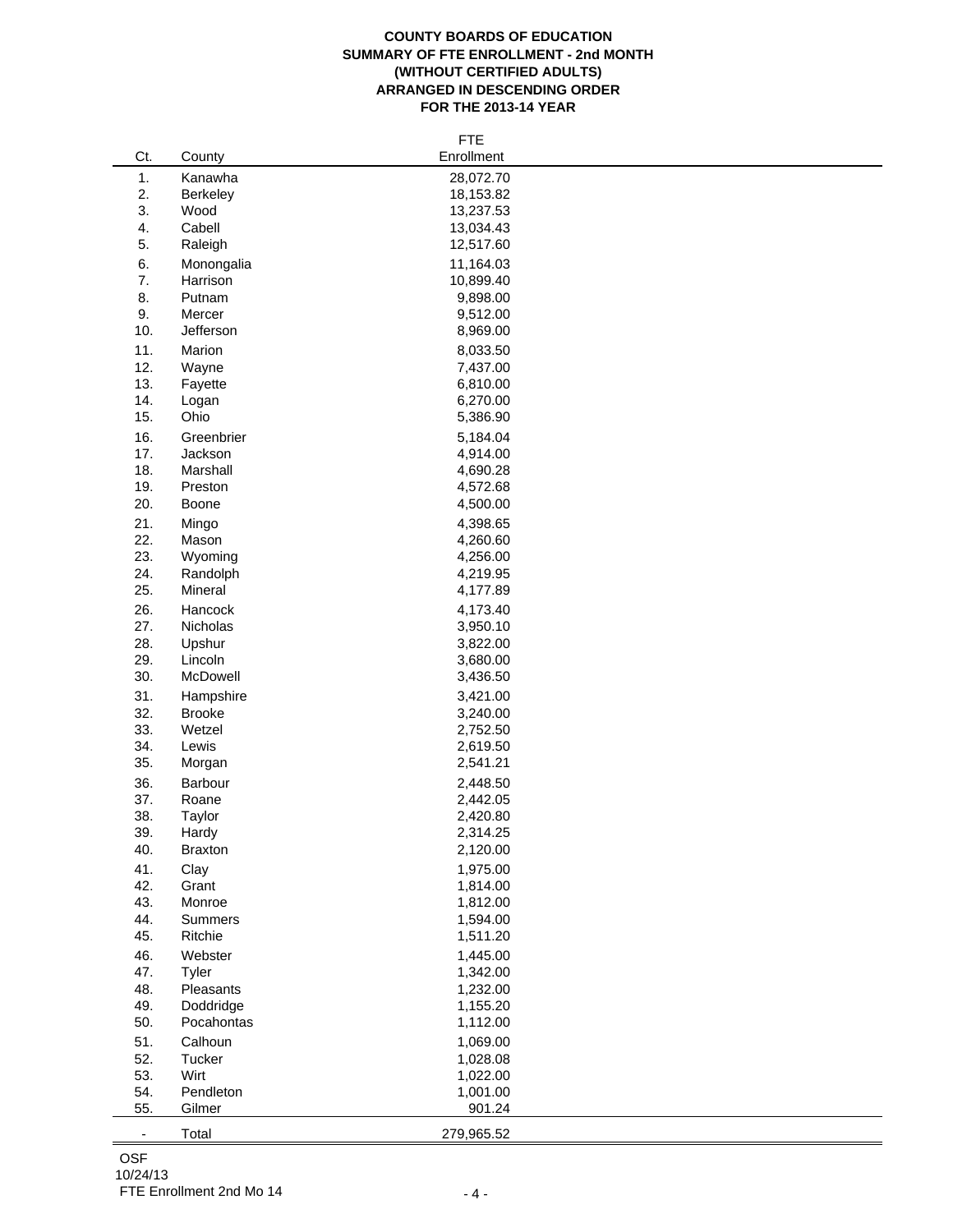## **COUNTY BOARDS OF EDUCATION SUMMARY OF FTE ENROLLMENT - 2nd MONTH ENROLLMENT BY GROUPS FOR THE 2013-14 YEAR**

| County              | Early<br>Childhood | Kindergarten     | Grades 1-8           | Grades 9-12          | Total                 |
|---------------------|--------------------|------------------|----------------------|----------------------|-----------------------|
| Barbour             | 150.00             | 186.00           | 1,409.00             | 703.50               | 2,448.50              |
| <b>Berkeley</b>     | 764.99             | 1,448.00         | 11,079.02            | 4,861.81             | 18,153.82             |
| <b>Boone</b>        | 247.00             | 344.00           | 2,675.00             | 1,234.00             | 4,500.00              |
| <b>Braxton</b>      | 125.00             | 180.00           | 1,211.00             | 604.00               | 2,120.00              |
| <b>Brooke</b>       | 131.00             | 238.00           | 1,875.00             | 996.00               | 3,240.00              |
| Cabell              | 803.48             | 1,036.10         | 7,676.32             | 3,518.53             | 13,034.43             |
| Calhoun             | 74.00              | 80.00            | 624.00               | 291.00               | 1,069.00              |
| Clay                | 160.00             | 152.00           | 1,130.00             | 533.00               | 1,975.00              |
| Doddridge           | 65.20              | 82.00            | 657.00               | 351.00               | 1,155.20              |
| Fayette             | 333.00             | 521.00           | 3,944.00             | 2,012.00             | 6,810.00              |
| Gilmer              | 55.24              | 60.00            | 511.00               | 275.00               | 901.24                |
| Grant               | 100.00             | 122.00           | 1,035.00             | 557.00               | 1,814.00              |
| Greenbrier          | 247.04             | 368.00           | 3,088.50             | 1,480.50             | 5,184.04              |
| Hampshire           | 174.00             | 231.00           | 1,960.00             | 1,056.00             | 3,421.00              |
| Hancock             | 224.40             | 352.00           | 2,436.00             | 1,161.00             | 4,173.40              |
| Hardy               | 142.25             | 173.00           | 1,364.00             | 635.00               | 2,314.25              |
| Harrison            | 655.90             | 849.00           | 6,346.00             | 3,048.50             | 10,899.40             |
| Jackson             | 258.00             | 390.00           | 2,866.00             | 1,400.00             | 4,914.00              |
| Jefferson           | 279.00             | 688.00           | 5,507.00             | 2,495.00             | 8,969.00              |
| Kanawha             | 1,142.50           | 2,144.00         | 16,781.00            | 8,005.20             | 28,072.70             |
| Lewis               | 139.50             | 222.00           | 1,500.00             | 758.00               | 2,619.50              |
| Lincoln             | 224.00             | 336.00           | 2,243.00             | 877.00               | 3,680.00              |
| Logan               | 312.00             | 443.00           | 3,590.00             | 1,925.00             | 6,270.00              |
| Marion              | 449.90             | 630.00           | 4,702.00             | 2,251.60             | 8,033.50              |
| Marshall            | 269.40             | 377.00           | 2,715.77             | 1,328.11             | 4,690.28              |
| Mason               | 205.60             | 342.00           | 2,484.00             | 1,229.00             | 4,260.60              |
| McDowell            | 205.00             | 252.00           | 2,003.00             | 976.50               | 3,436.50              |
| Mercer              | 491.00             | 788.00           | 5,581.00             | 2,652.00             | 9,512.00              |
| Mineral             | 249.14             | 322.00           | 2,375.50             | 1,231.25             | 4,177.89              |
| Mingo               | 243.20             | 366.00           | 2,667.00             | 1,122.45             | 4,398.65              |
| Monongalia          | 633.15             | 838.00           | 6,504.88             | 3,188.00             | 11,164.03             |
| Monroe              | 94.00              | 149.00           | 1,056.00             | 513.00               | 1,812.00              |
| Morgan              | 95.00              | 174.00           | 1,436.21             | 836.00               | 2,541.21              |
| Nicholas            | 187.10             | 308.00           | 2,333.00             | 1,122.00             | 3,950.10              |
| Ohio                | 291.90             | 392.00           | 3,089.00             | 1,614.00             | 5,386.90              |
| Pendleton           | 78.00              | 65.00            | 542.00               | 316.00               | 1,001.00              |
| Pleasants           | 74.00              | 80.00            | 677.00               | 401.00               | 1,232.00              |
| Pocahontas          | 74.00              | 68.00<br>374.00  | 630.00               | 340.00               | 1,112.00              |
| Preston<br>Putnam   | 232.08<br>433.00   | 713.00           | 2,656.00<br>5,871.00 | 1,310.60<br>2,881.00 | 4,572.68<br>9,898.00  |
|                     |                    |                  |                      |                      |                       |
| Raleigh<br>Randolph | 775.60<br>214.14   | 949.00<br>338.00 | 7,391.00<br>2,551.56 | 3,402.00<br>1,116.25 | 12,517.60<br>4,219.95 |
| Ritchie             | 83.20              | 112.00           | 889.00               | 427.00               | 1,511.20              |
| Roane               | 114.05             | 201.00           | 1,404.00             | 723.00               | 2,442.05              |
| <b>Summers</b>      | 98.00              | 135.00           | 957.00               | 404.00               | 1,594.00              |
| Taylor              | 132.80             | 190.00           | 1,441.00             | 657.00               | 2,420.80              |
| Tucker              | 67.08              | 68.00            | 574.00               | 319.00               | 1,028.08              |
| Tyler               | 68.00              | 92.00            | 767.00               | 415.00               | 1,342.00              |
| Upshur              | 177.00             | 270.00           | 2,332.00             | 1,043.00             | 3,822.00              |
| Wayne               | 403.00             | 583.00           | 4,314.00             | 2,137.00             | 7,437.00              |
| Webster             | 102.00             | 118.00           | 819.00               | 406.00               | 1,445.00              |
| Wetzel              | 138.00             | 188.00           | 1,558.00             | 868.50               | 2,752.50              |
| Wirt                | 58.00              | 67.00            | 585.00               | 312.00               | 1,022.00              |
| Wood                | 643.50             | 979.00           | 7,735.90             | 3,879.13             | 13,237.53             |
| Wyoming             | 282.00             | 356.00           | 2,392.00             | 1,226.00             | 4,256.00              |
| <b>Total</b>        | 14,469.34          | 21,529.10        | 164,541.66           | 79,425.42            | 279,965.52            |

OSF

10/24/13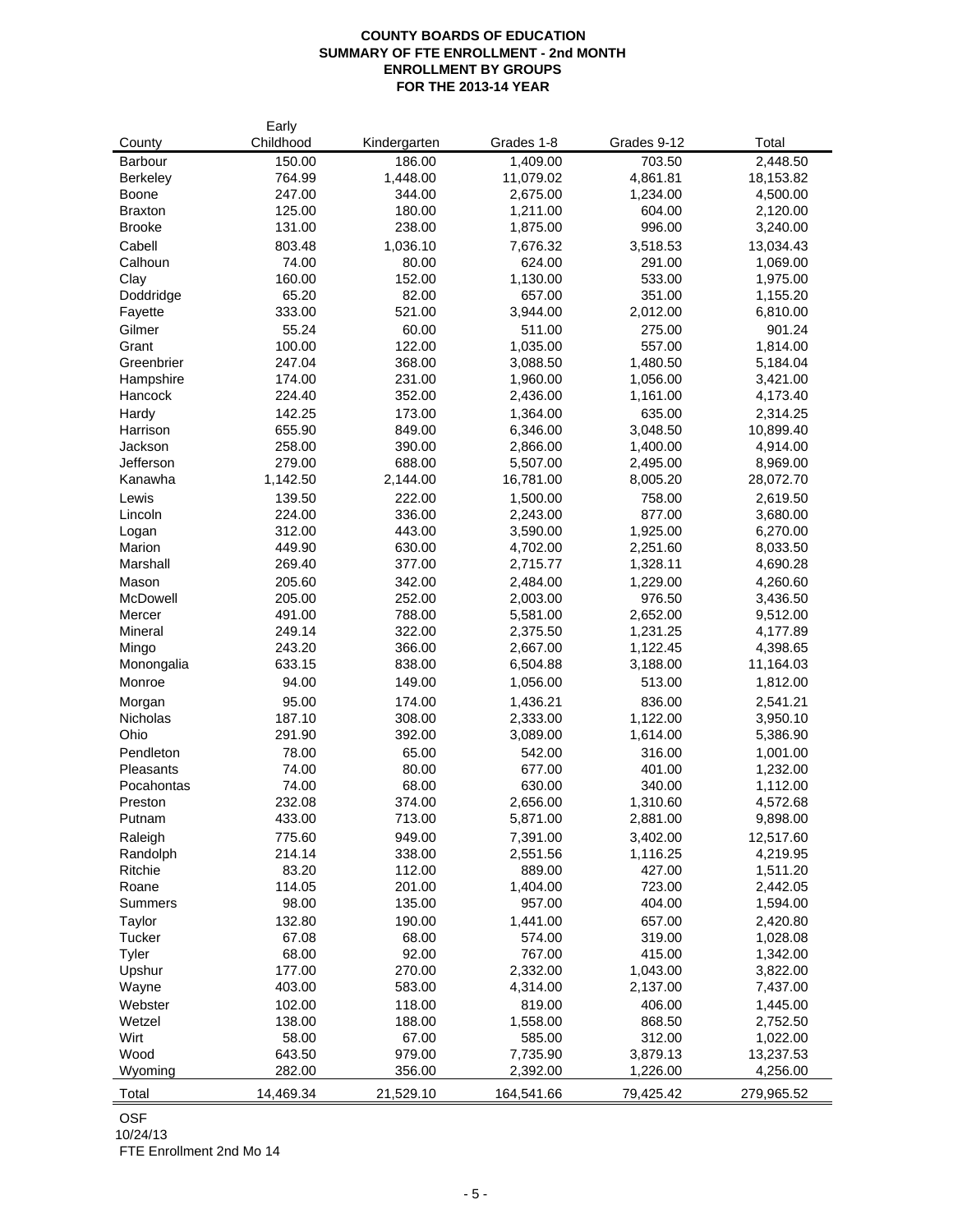#### **COUNTY BOARDS OF EDUCATION COMPARISON OF FTE ENROLLMENT - 2nd MONTH 2012-13 AND 2013-14 SCHOOL YEARS**

| 2nd Month<br>Change<br>County<br>Barbour<br>2,440.50<br>2,448.50<br>8.00<br>0.33%<br>17,935.43<br>18,153.82<br>218.39<br>1.22%<br>Berkeley<br>4,523.50<br>4,500.00<br>$-0.52%$<br>Boone<br>(23.50)<br><b>Braxton</b><br>2,153.58<br>2,120.00<br>(33.58)<br>$-1.56%$<br><b>Brooke</b><br>3,323.20<br>3,240.00<br>(83.20)<br>$-2.50%$<br>Cabell<br>12,977.95<br>13,034.43<br>56.49<br>0.44%<br>Calhoun<br>1,069.00<br>$-1.16%$<br>1,081.50<br>(12.50)<br>Clay<br>2,060.00<br>1,975.00<br>(85.00)<br>$-4.13%$<br>$-0.50%$<br>Doddridge<br>1,161.00<br>1,155.20<br>(5.80)<br>Fayette<br>6,856.22<br>6,810.00<br>(46.22)<br>$-0.67%$<br>Gilmer<br>945.00<br>901.24<br>(43.76)<br>$-4.63%$<br>Grant<br>1,836.40<br>1,814.00<br>(22.40)<br>$-1.22%$<br>Greenbrier<br>$-0.75%$<br>5,223.00<br>5,184.04<br>(38.96)<br>3,499.00<br>3,421.00<br>$-2.23%$<br>Hampshire<br>(78.00)<br>(8.00)<br>Hancock<br>4,181.40<br>4,173.40<br>$-0.19%$<br>2,314.25<br>(22.80)<br>2,337.05<br>$-0.98%$<br>Hardy<br>10,924.20<br>10,899.40<br>(24.80)<br>$-0.23%$<br>Harrison<br>Jackson<br>4,961.00<br>4,914.00<br>(47.00)<br>$-0.95%$<br>Jefferson<br>8,847.62<br>8,969.00<br>121.38<br>1.37%<br>$-0.21%$<br>Kanawha<br>28,131.60<br>28,072.70<br>(58.90)<br>2,625.50<br>2,619.50<br>(6.00)<br>$-0.23%$<br>Lewis<br>3,730.60<br>3,680.00<br>(50.60)<br>$-1.36%$<br>Lincoln<br>(153.60)<br>$-2.39%$<br>Logan<br>6,423.60<br>6,270.00<br>$-0.37%$<br>Marion<br>8,062.95<br>8,033.50<br>(29.45)<br>Marshall<br>4,680.57<br>4,690.28<br>9.71<br>0.21%<br>Mason<br>4,261.40<br>4,260.60<br>(0.80)<br>$-0.02%$<br>McDowell<br>$-2.47%$<br>3,523.56<br>3,436.50<br>(87.06)<br>9,609.40<br>9,512.00<br>(97.40)<br>$-1.01%$<br>Mercer<br>$-1.52%$<br>Mineral<br>4,242.32<br>4,177.89<br>(64.43)<br>$-0.63%$<br>4,426.55<br>4,398.65<br>Mingo<br>(27.90)<br>Monongalia<br>11,023.11<br>11,164.03<br>140.92<br>1.28%<br>Monroe<br>1,846.63<br>1,812.00<br>(34.63)<br>$-1.88%$<br>18.43<br>Morgan<br>2,522.78<br>2,541.21<br>0.73%<br>Nicholas<br>4,035.00<br>3,950.10<br>(84.90)<br>$-2.10%$<br>Ohio<br>5,435.60<br>5,386.90<br>(48.70)<br>$-0.90%$<br>Pendleton<br>1,007.00<br>1,001.00<br>(6.00)<br>$-0.60%$<br>Pleasants<br>1,243.00<br>1,232.00<br>(11.00)<br>$-0.88%$<br>Pocahontas<br>1,131.38<br>1,112.00<br>(19.38)<br>$-1.71%$<br>Preston<br>4,560.20<br>4,572.68<br>12.48<br>0.27%<br>9,747.25<br>9,898.00<br>150.75<br>1.55%<br>Putnam<br>12,428.80<br>12,517.60<br>88.80<br>0.71%<br>Raleigh<br>4,273.00<br>4,219.95<br>(53.05)<br>$-1.24%$<br>Randolph<br>Ritchie<br>1,542.00<br>1,511.20<br>(30.80)<br>$-2.00%$<br>Roane<br>2,450.10<br>2,442.05<br>$-0.33%$<br>(8.05)<br>Summers<br>29.00<br>1.85%<br>1,565.00<br>1,594.00<br>18.60<br>0.77%<br>Taylor<br>2,402.20<br>2,420.80<br>1,028.08<br>$-0.08%$<br>Tucker<br>1,028.88<br>(0.80)<br>Tyler<br>1,370.75<br>1,342.00<br>(28.75)<br>$-2.10%$<br>Upshur<br>3,853.50<br>3,822.00<br>(31.50)<br>$-0.82%$<br>7,488.80<br>7,437.00<br>$-0.69%$<br>Wayne<br>(51.80)<br>Webster<br>1,484.00<br>1,445.00<br>(39.00)<br>$-2.63%$<br>Wetzel<br>2,813.50<br>2,752.50<br>(61.00)<br>$-2.17%$<br>Wirt<br>1,035.00<br>1,022.00<br>(13.00)<br>$-1.26%$<br>Wood<br>13,237.53<br>13,288.98<br>(51.45)<br>$-0.39%$<br>Wyoming<br>4,267.30<br>4,256.00<br>(11.30)<br>$-0.26%$<br>280,829.34<br>279,965.52<br>(863.83)<br>$-0.31%$<br>Total | 2012-13   | 2013-14 |            | Pct. |
|-------------------------------------------------------------------------------------------------------------------------------------------------------------------------------------------------------------------------------------------------------------------------------------------------------------------------------------------------------------------------------------------------------------------------------------------------------------------------------------------------------------------------------------------------------------------------------------------------------------------------------------------------------------------------------------------------------------------------------------------------------------------------------------------------------------------------------------------------------------------------------------------------------------------------------------------------------------------------------------------------------------------------------------------------------------------------------------------------------------------------------------------------------------------------------------------------------------------------------------------------------------------------------------------------------------------------------------------------------------------------------------------------------------------------------------------------------------------------------------------------------------------------------------------------------------------------------------------------------------------------------------------------------------------------------------------------------------------------------------------------------------------------------------------------------------------------------------------------------------------------------------------------------------------------------------------------------------------------------------------------------------------------------------------------------------------------------------------------------------------------------------------------------------------------------------------------------------------------------------------------------------------------------------------------------------------------------------------------------------------------------------------------------------------------------------------------------------------------------------------------------------------------------------------------------------------------------------------------------------------------------------------------------------------------------------------------------------------------------------------------------------------------------------------------------------------------------------------------------------------------------------------------------------------------------------------------------------------------------------------------------------------------------------------------------------------------------------------------------------------------------------------------------------------------------------------------------------------------------------------------------------------------------------------------------------------------------------------------------|-----------|---------|------------|------|
|                                                                                                                                                                                                                                                                                                                                                                                                                                                                                                                                                                                                                                                                                                                                                                                                                                                                                                                                                                                                                                                                                                                                                                                                                                                                                                                                                                                                                                                                                                                                                                                                                                                                                                                                                                                                                                                                                                                                                                                                                                                                                                                                                                                                                                                                                                                                                                                                                                                                                                                                                                                                                                                                                                                                                                                                                                                                                                                                                                                                                                                                                                                                                                                                                                                                                                                                                       | 2nd Month |         | Difference |      |
|                                                                                                                                                                                                                                                                                                                                                                                                                                                                                                                                                                                                                                                                                                                                                                                                                                                                                                                                                                                                                                                                                                                                                                                                                                                                                                                                                                                                                                                                                                                                                                                                                                                                                                                                                                                                                                                                                                                                                                                                                                                                                                                                                                                                                                                                                                                                                                                                                                                                                                                                                                                                                                                                                                                                                                                                                                                                                                                                                                                                                                                                                                                                                                                                                                                                                                                                                       |           |         |            |      |
|                                                                                                                                                                                                                                                                                                                                                                                                                                                                                                                                                                                                                                                                                                                                                                                                                                                                                                                                                                                                                                                                                                                                                                                                                                                                                                                                                                                                                                                                                                                                                                                                                                                                                                                                                                                                                                                                                                                                                                                                                                                                                                                                                                                                                                                                                                                                                                                                                                                                                                                                                                                                                                                                                                                                                                                                                                                                                                                                                                                                                                                                                                                                                                                                                                                                                                                                                       |           |         |            |      |
|                                                                                                                                                                                                                                                                                                                                                                                                                                                                                                                                                                                                                                                                                                                                                                                                                                                                                                                                                                                                                                                                                                                                                                                                                                                                                                                                                                                                                                                                                                                                                                                                                                                                                                                                                                                                                                                                                                                                                                                                                                                                                                                                                                                                                                                                                                                                                                                                                                                                                                                                                                                                                                                                                                                                                                                                                                                                                                                                                                                                                                                                                                                                                                                                                                                                                                                                                       |           |         |            |      |
|                                                                                                                                                                                                                                                                                                                                                                                                                                                                                                                                                                                                                                                                                                                                                                                                                                                                                                                                                                                                                                                                                                                                                                                                                                                                                                                                                                                                                                                                                                                                                                                                                                                                                                                                                                                                                                                                                                                                                                                                                                                                                                                                                                                                                                                                                                                                                                                                                                                                                                                                                                                                                                                                                                                                                                                                                                                                                                                                                                                                                                                                                                                                                                                                                                                                                                                                                       |           |         |            |      |
|                                                                                                                                                                                                                                                                                                                                                                                                                                                                                                                                                                                                                                                                                                                                                                                                                                                                                                                                                                                                                                                                                                                                                                                                                                                                                                                                                                                                                                                                                                                                                                                                                                                                                                                                                                                                                                                                                                                                                                                                                                                                                                                                                                                                                                                                                                                                                                                                                                                                                                                                                                                                                                                                                                                                                                                                                                                                                                                                                                                                                                                                                                                                                                                                                                                                                                                                                       |           |         |            |      |
|                                                                                                                                                                                                                                                                                                                                                                                                                                                                                                                                                                                                                                                                                                                                                                                                                                                                                                                                                                                                                                                                                                                                                                                                                                                                                                                                                                                                                                                                                                                                                                                                                                                                                                                                                                                                                                                                                                                                                                                                                                                                                                                                                                                                                                                                                                                                                                                                                                                                                                                                                                                                                                                                                                                                                                                                                                                                                                                                                                                                                                                                                                                                                                                                                                                                                                                                                       |           |         |            |      |
|                                                                                                                                                                                                                                                                                                                                                                                                                                                                                                                                                                                                                                                                                                                                                                                                                                                                                                                                                                                                                                                                                                                                                                                                                                                                                                                                                                                                                                                                                                                                                                                                                                                                                                                                                                                                                                                                                                                                                                                                                                                                                                                                                                                                                                                                                                                                                                                                                                                                                                                                                                                                                                                                                                                                                                                                                                                                                                                                                                                                                                                                                                                                                                                                                                                                                                                                                       |           |         |            |      |
|                                                                                                                                                                                                                                                                                                                                                                                                                                                                                                                                                                                                                                                                                                                                                                                                                                                                                                                                                                                                                                                                                                                                                                                                                                                                                                                                                                                                                                                                                                                                                                                                                                                                                                                                                                                                                                                                                                                                                                                                                                                                                                                                                                                                                                                                                                                                                                                                                                                                                                                                                                                                                                                                                                                                                                                                                                                                                                                                                                                                                                                                                                                                                                                                                                                                                                                                                       |           |         |            |      |
|                                                                                                                                                                                                                                                                                                                                                                                                                                                                                                                                                                                                                                                                                                                                                                                                                                                                                                                                                                                                                                                                                                                                                                                                                                                                                                                                                                                                                                                                                                                                                                                                                                                                                                                                                                                                                                                                                                                                                                                                                                                                                                                                                                                                                                                                                                                                                                                                                                                                                                                                                                                                                                                                                                                                                                                                                                                                                                                                                                                                                                                                                                                                                                                                                                                                                                                                                       |           |         |            |      |
|                                                                                                                                                                                                                                                                                                                                                                                                                                                                                                                                                                                                                                                                                                                                                                                                                                                                                                                                                                                                                                                                                                                                                                                                                                                                                                                                                                                                                                                                                                                                                                                                                                                                                                                                                                                                                                                                                                                                                                                                                                                                                                                                                                                                                                                                                                                                                                                                                                                                                                                                                                                                                                                                                                                                                                                                                                                                                                                                                                                                                                                                                                                                                                                                                                                                                                                                                       |           |         |            |      |
|                                                                                                                                                                                                                                                                                                                                                                                                                                                                                                                                                                                                                                                                                                                                                                                                                                                                                                                                                                                                                                                                                                                                                                                                                                                                                                                                                                                                                                                                                                                                                                                                                                                                                                                                                                                                                                                                                                                                                                                                                                                                                                                                                                                                                                                                                                                                                                                                                                                                                                                                                                                                                                                                                                                                                                                                                                                                                                                                                                                                                                                                                                                                                                                                                                                                                                                                                       |           |         |            |      |
|                                                                                                                                                                                                                                                                                                                                                                                                                                                                                                                                                                                                                                                                                                                                                                                                                                                                                                                                                                                                                                                                                                                                                                                                                                                                                                                                                                                                                                                                                                                                                                                                                                                                                                                                                                                                                                                                                                                                                                                                                                                                                                                                                                                                                                                                                                                                                                                                                                                                                                                                                                                                                                                                                                                                                                                                                                                                                                                                                                                                                                                                                                                                                                                                                                                                                                                                                       |           |         |            |      |
|                                                                                                                                                                                                                                                                                                                                                                                                                                                                                                                                                                                                                                                                                                                                                                                                                                                                                                                                                                                                                                                                                                                                                                                                                                                                                                                                                                                                                                                                                                                                                                                                                                                                                                                                                                                                                                                                                                                                                                                                                                                                                                                                                                                                                                                                                                                                                                                                                                                                                                                                                                                                                                                                                                                                                                                                                                                                                                                                                                                                                                                                                                                                                                                                                                                                                                                                                       |           |         |            |      |
|                                                                                                                                                                                                                                                                                                                                                                                                                                                                                                                                                                                                                                                                                                                                                                                                                                                                                                                                                                                                                                                                                                                                                                                                                                                                                                                                                                                                                                                                                                                                                                                                                                                                                                                                                                                                                                                                                                                                                                                                                                                                                                                                                                                                                                                                                                                                                                                                                                                                                                                                                                                                                                                                                                                                                                                                                                                                                                                                                                                                                                                                                                                                                                                                                                                                                                                                                       |           |         |            |      |
|                                                                                                                                                                                                                                                                                                                                                                                                                                                                                                                                                                                                                                                                                                                                                                                                                                                                                                                                                                                                                                                                                                                                                                                                                                                                                                                                                                                                                                                                                                                                                                                                                                                                                                                                                                                                                                                                                                                                                                                                                                                                                                                                                                                                                                                                                                                                                                                                                                                                                                                                                                                                                                                                                                                                                                                                                                                                                                                                                                                                                                                                                                                                                                                                                                                                                                                                                       |           |         |            |      |
|                                                                                                                                                                                                                                                                                                                                                                                                                                                                                                                                                                                                                                                                                                                                                                                                                                                                                                                                                                                                                                                                                                                                                                                                                                                                                                                                                                                                                                                                                                                                                                                                                                                                                                                                                                                                                                                                                                                                                                                                                                                                                                                                                                                                                                                                                                                                                                                                                                                                                                                                                                                                                                                                                                                                                                                                                                                                                                                                                                                                                                                                                                                                                                                                                                                                                                                                                       |           |         |            |      |
|                                                                                                                                                                                                                                                                                                                                                                                                                                                                                                                                                                                                                                                                                                                                                                                                                                                                                                                                                                                                                                                                                                                                                                                                                                                                                                                                                                                                                                                                                                                                                                                                                                                                                                                                                                                                                                                                                                                                                                                                                                                                                                                                                                                                                                                                                                                                                                                                                                                                                                                                                                                                                                                                                                                                                                                                                                                                                                                                                                                                                                                                                                                                                                                                                                                                                                                                                       |           |         |            |      |
|                                                                                                                                                                                                                                                                                                                                                                                                                                                                                                                                                                                                                                                                                                                                                                                                                                                                                                                                                                                                                                                                                                                                                                                                                                                                                                                                                                                                                                                                                                                                                                                                                                                                                                                                                                                                                                                                                                                                                                                                                                                                                                                                                                                                                                                                                                                                                                                                                                                                                                                                                                                                                                                                                                                                                                                                                                                                                                                                                                                                                                                                                                                                                                                                                                                                                                                                                       |           |         |            |      |
|                                                                                                                                                                                                                                                                                                                                                                                                                                                                                                                                                                                                                                                                                                                                                                                                                                                                                                                                                                                                                                                                                                                                                                                                                                                                                                                                                                                                                                                                                                                                                                                                                                                                                                                                                                                                                                                                                                                                                                                                                                                                                                                                                                                                                                                                                                                                                                                                                                                                                                                                                                                                                                                                                                                                                                                                                                                                                                                                                                                                                                                                                                                                                                                                                                                                                                                                                       |           |         |            |      |
|                                                                                                                                                                                                                                                                                                                                                                                                                                                                                                                                                                                                                                                                                                                                                                                                                                                                                                                                                                                                                                                                                                                                                                                                                                                                                                                                                                                                                                                                                                                                                                                                                                                                                                                                                                                                                                                                                                                                                                                                                                                                                                                                                                                                                                                                                                                                                                                                                                                                                                                                                                                                                                                                                                                                                                                                                                                                                                                                                                                                                                                                                                                                                                                                                                                                                                                                                       |           |         |            |      |
|                                                                                                                                                                                                                                                                                                                                                                                                                                                                                                                                                                                                                                                                                                                                                                                                                                                                                                                                                                                                                                                                                                                                                                                                                                                                                                                                                                                                                                                                                                                                                                                                                                                                                                                                                                                                                                                                                                                                                                                                                                                                                                                                                                                                                                                                                                                                                                                                                                                                                                                                                                                                                                                                                                                                                                                                                                                                                                                                                                                                                                                                                                                                                                                                                                                                                                                                                       |           |         |            |      |
|                                                                                                                                                                                                                                                                                                                                                                                                                                                                                                                                                                                                                                                                                                                                                                                                                                                                                                                                                                                                                                                                                                                                                                                                                                                                                                                                                                                                                                                                                                                                                                                                                                                                                                                                                                                                                                                                                                                                                                                                                                                                                                                                                                                                                                                                                                                                                                                                                                                                                                                                                                                                                                                                                                                                                                                                                                                                                                                                                                                                                                                                                                                                                                                                                                                                                                                                                       |           |         |            |      |
|                                                                                                                                                                                                                                                                                                                                                                                                                                                                                                                                                                                                                                                                                                                                                                                                                                                                                                                                                                                                                                                                                                                                                                                                                                                                                                                                                                                                                                                                                                                                                                                                                                                                                                                                                                                                                                                                                                                                                                                                                                                                                                                                                                                                                                                                                                                                                                                                                                                                                                                                                                                                                                                                                                                                                                                                                                                                                                                                                                                                                                                                                                                                                                                                                                                                                                                                                       |           |         |            |      |
|                                                                                                                                                                                                                                                                                                                                                                                                                                                                                                                                                                                                                                                                                                                                                                                                                                                                                                                                                                                                                                                                                                                                                                                                                                                                                                                                                                                                                                                                                                                                                                                                                                                                                                                                                                                                                                                                                                                                                                                                                                                                                                                                                                                                                                                                                                                                                                                                                                                                                                                                                                                                                                                                                                                                                                                                                                                                                                                                                                                                                                                                                                                                                                                                                                                                                                                                                       |           |         |            |      |
|                                                                                                                                                                                                                                                                                                                                                                                                                                                                                                                                                                                                                                                                                                                                                                                                                                                                                                                                                                                                                                                                                                                                                                                                                                                                                                                                                                                                                                                                                                                                                                                                                                                                                                                                                                                                                                                                                                                                                                                                                                                                                                                                                                                                                                                                                                                                                                                                                                                                                                                                                                                                                                                                                                                                                                                                                                                                                                                                                                                                                                                                                                                                                                                                                                                                                                                                                       |           |         |            |      |
|                                                                                                                                                                                                                                                                                                                                                                                                                                                                                                                                                                                                                                                                                                                                                                                                                                                                                                                                                                                                                                                                                                                                                                                                                                                                                                                                                                                                                                                                                                                                                                                                                                                                                                                                                                                                                                                                                                                                                                                                                                                                                                                                                                                                                                                                                                                                                                                                                                                                                                                                                                                                                                                                                                                                                                                                                                                                                                                                                                                                                                                                                                                                                                                                                                                                                                                                                       |           |         |            |      |
|                                                                                                                                                                                                                                                                                                                                                                                                                                                                                                                                                                                                                                                                                                                                                                                                                                                                                                                                                                                                                                                                                                                                                                                                                                                                                                                                                                                                                                                                                                                                                                                                                                                                                                                                                                                                                                                                                                                                                                                                                                                                                                                                                                                                                                                                                                                                                                                                                                                                                                                                                                                                                                                                                                                                                                                                                                                                                                                                                                                                                                                                                                                                                                                                                                                                                                                                                       |           |         |            |      |
|                                                                                                                                                                                                                                                                                                                                                                                                                                                                                                                                                                                                                                                                                                                                                                                                                                                                                                                                                                                                                                                                                                                                                                                                                                                                                                                                                                                                                                                                                                                                                                                                                                                                                                                                                                                                                                                                                                                                                                                                                                                                                                                                                                                                                                                                                                                                                                                                                                                                                                                                                                                                                                                                                                                                                                                                                                                                                                                                                                                                                                                                                                                                                                                                                                                                                                                                                       |           |         |            |      |
|                                                                                                                                                                                                                                                                                                                                                                                                                                                                                                                                                                                                                                                                                                                                                                                                                                                                                                                                                                                                                                                                                                                                                                                                                                                                                                                                                                                                                                                                                                                                                                                                                                                                                                                                                                                                                                                                                                                                                                                                                                                                                                                                                                                                                                                                                                                                                                                                                                                                                                                                                                                                                                                                                                                                                                                                                                                                                                                                                                                                                                                                                                                                                                                                                                                                                                                                                       |           |         |            |      |
|                                                                                                                                                                                                                                                                                                                                                                                                                                                                                                                                                                                                                                                                                                                                                                                                                                                                                                                                                                                                                                                                                                                                                                                                                                                                                                                                                                                                                                                                                                                                                                                                                                                                                                                                                                                                                                                                                                                                                                                                                                                                                                                                                                                                                                                                                                                                                                                                                                                                                                                                                                                                                                                                                                                                                                                                                                                                                                                                                                                                                                                                                                                                                                                                                                                                                                                                                       |           |         |            |      |
|                                                                                                                                                                                                                                                                                                                                                                                                                                                                                                                                                                                                                                                                                                                                                                                                                                                                                                                                                                                                                                                                                                                                                                                                                                                                                                                                                                                                                                                                                                                                                                                                                                                                                                                                                                                                                                                                                                                                                                                                                                                                                                                                                                                                                                                                                                                                                                                                                                                                                                                                                                                                                                                                                                                                                                                                                                                                                                                                                                                                                                                                                                                                                                                                                                                                                                                                                       |           |         |            |      |
|                                                                                                                                                                                                                                                                                                                                                                                                                                                                                                                                                                                                                                                                                                                                                                                                                                                                                                                                                                                                                                                                                                                                                                                                                                                                                                                                                                                                                                                                                                                                                                                                                                                                                                                                                                                                                                                                                                                                                                                                                                                                                                                                                                                                                                                                                                                                                                                                                                                                                                                                                                                                                                                                                                                                                                                                                                                                                                                                                                                                                                                                                                                                                                                                                                                                                                                                                       |           |         |            |      |
|                                                                                                                                                                                                                                                                                                                                                                                                                                                                                                                                                                                                                                                                                                                                                                                                                                                                                                                                                                                                                                                                                                                                                                                                                                                                                                                                                                                                                                                                                                                                                                                                                                                                                                                                                                                                                                                                                                                                                                                                                                                                                                                                                                                                                                                                                                                                                                                                                                                                                                                                                                                                                                                                                                                                                                                                                                                                                                                                                                                                                                                                                                                                                                                                                                                                                                                                                       |           |         |            |      |
|                                                                                                                                                                                                                                                                                                                                                                                                                                                                                                                                                                                                                                                                                                                                                                                                                                                                                                                                                                                                                                                                                                                                                                                                                                                                                                                                                                                                                                                                                                                                                                                                                                                                                                                                                                                                                                                                                                                                                                                                                                                                                                                                                                                                                                                                                                                                                                                                                                                                                                                                                                                                                                                                                                                                                                                                                                                                                                                                                                                                                                                                                                                                                                                                                                                                                                                                                       |           |         |            |      |
|                                                                                                                                                                                                                                                                                                                                                                                                                                                                                                                                                                                                                                                                                                                                                                                                                                                                                                                                                                                                                                                                                                                                                                                                                                                                                                                                                                                                                                                                                                                                                                                                                                                                                                                                                                                                                                                                                                                                                                                                                                                                                                                                                                                                                                                                                                                                                                                                                                                                                                                                                                                                                                                                                                                                                                                                                                                                                                                                                                                                                                                                                                                                                                                                                                                                                                                                                       |           |         |            |      |
|                                                                                                                                                                                                                                                                                                                                                                                                                                                                                                                                                                                                                                                                                                                                                                                                                                                                                                                                                                                                                                                                                                                                                                                                                                                                                                                                                                                                                                                                                                                                                                                                                                                                                                                                                                                                                                                                                                                                                                                                                                                                                                                                                                                                                                                                                                                                                                                                                                                                                                                                                                                                                                                                                                                                                                                                                                                                                                                                                                                                                                                                                                                                                                                                                                                                                                                                                       |           |         |            |      |
|                                                                                                                                                                                                                                                                                                                                                                                                                                                                                                                                                                                                                                                                                                                                                                                                                                                                                                                                                                                                                                                                                                                                                                                                                                                                                                                                                                                                                                                                                                                                                                                                                                                                                                                                                                                                                                                                                                                                                                                                                                                                                                                                                                                                                                                                                                                                                                                                                                                                                                                                                                                                                                                                                                                                                                                                                                                                                                                                                                                                                                                                                                                                                                                                                                                                                                                                                       |           |         |            |      |
|                                                                                                                                                                                                                                                                                                                                                                                                                                                                                                                                                                                                                                                                                                                                                                                                                                                                                                                                                                                                                                                                                                                                                                                                                                                                                                                                                                                                                                                                                                                                                                                                                                                                                                                                                                                                                                                                                                                                                                                                                                                                                                                                                                                                                                                                                                                                                                                                                                                                                                                                                                                                                                                                                                                                                                                                                                                                                                                                                                                                                                                                                                                                                                                                                                                                                                                                                       |           |         |            |      |
|                                                                                                                                                                                                                                                                                                                                                                                                                                                                                                                                                                                                                                                                                                                                                                                                                                                                                                                                                                                                                                                                                                                                                                                                                                                                                                                                                                                                                                                                                                                                                                                                                                                                                                                                                                                                                                                                                                                                                                                                                                                                                                                                                                                                                                                                                                                                                                                                                                                                                                                                                                                                                                                                                                                                                                                                                                                                                                                                                                                                                                                                                                                                                                                                                                                                                                                                                       |           |         |            |      |
|                                                                                                                                                                                                                                                                                                                                                                                                                                                                                                                                                                                                                                                                                                                                                                                                                                                                                                                                                                                                                                                                                                                                                                                                                                                                                                                                                                                                                                                                                                                                                                                                                                                                                                                                                                                                                                                                                                                                                                                                                                                                                                                                                                                                                                                                                                                                                                                                                                                                                                                                                                                                                                                                                                                                                                                                                                                                                                                                                                                                                                                                                                                                                                                                                                                                                                                                                       |           |         |            |      |
|                                                                                                                                                                                                                                                                                                                                                                                                                                                                                                                                                                                                                                                                                                                                                                                                                                                                                                                                                                                                                                                                                                                                                                                                                                                                                                                                                                                                                                                                                                                                                                                                                                                                                                                                                                                                                                                                                                                                                                                                                                                                                                                                                                                                                                                                                                                                                                                                                                                                                                                                                                                                                                                                                                                                                                                                                                                                                                                                                                                                                                                                                                                                                                                                                                                                                                                                                       |           |         |            |      |
|                                                                                                                                                                                                                                                                                                                                                                                                                                                                                                                                                                                                                                                                                                                                                                                                                                                                                                                                                                                                                                                                                                                                                                                                                                                                                                                                                                                                                                                                                                                                                                                                                                                                                                                                                                                                                                                                                                                                                                                                                                                                                                                                                                                                                                                                                                                                                                                                                                                                                                                                                                                                                                                                                                                                                                                                                                                                                                                                                                                                                                                                                                                                                                                                                                                                                                                                                       |           |         |            |      |
|                                                                                                                                                                                                                                                                                                                                                                                                                                                                                                                                                                                                                                                                                                                                                                                                                                                                                                                                                                                                                                                                                                                                                                                                                                                                                                                                                                                                                                                                                                                                                                                                                                                                                                                                                                                                                                                                                                                                                                                                                                                                                                                                                                                                                                                                                                                                                                                                                                                                                                                                                                                                                                                                                                                                                                                                                                                                                                                                                                                                                                                                                                                                                                                                                                                                                                                                                       |           |         |            |      |
|                                                                                                                                                                                                                                                                                                                                                                                                                                                                                                                                                                                                                                                                                                                                                                                                                                                                                                                                                                                                                                                                                                                                                                                                                                                                                                                                                                                                                                                                                                                                                                                                                                                                                                                                                                                                                                                                                                                                                                                                                                                                                                                                                                                                                                                                                                                                                                                                                                                                                                                                                                                                                                                                                                                                                                                                                                                                                                                                                                                                                                                                                                                                                                                                                                                                                                                                                       |           |         |            |      |
|                                                                                                                                                                                                                                                                                                                                                                                                                                                                                                                                                                                                                                                                                                                                                                                                                                                                                                                                                                                                                                                                                                                                                                                                                                                                                                                                                                                                                                                                                                                                                                                                                                                                                                                                                                                                                                                                                                                                                                                                                                                                                                                                                                                                                                                                                                                                                                                                                                                                                                                                                                                                                                                                                                                                                                                                                                                                                                                                                                                                                                                                                                                                                                                                                                                                                                                                                       |           |         |            |      |
|                                                                                                                                                                                                                                                                                                                                                                                                                                                                                                                                                                                                                                                                                                                                                                                                                                                                                                                                                                                                                                                                                                                                                                                                                                                                                                                                                                                                                                                                                                                                                                                                                                                                                                                                                                                                                                                                                                                                                                                                                                                                                                                                                                                                                                                                                                                                                                                                                                                                                                                                                                                                                                                                                                                                                                                                                                                                                                                                                                                                                                                                                                                                                                                                                                                                                                                                                       |           |         |            |      |
|                                                                                                                                                                                                                                                                                                                                                                                                                                                                                                                                                                                                                                                                                                                                                                                                                                                                                                                                                                                                                                                                                                                                                                                                                                                                                                                                                                                                                                                                                                                                                                                                                                                                                                                                                                                                                                                                                                                                                                                                                                                                                                                                                                                                                                                                                                                                                                                                                                                                                                                                                                                                                                                                                                                                                                                                                                                                                                                                                                                                                                                                                                                                                                                                                                                                                                                                                       |           |         |            |      |
|                                                                                                                                                                                                                                                                                                                                                                                                                                                                                                                                                                                                                                                                                                                                                                                                                                                                                                                                                                                                                                                                                                                                                                                                                                                                                                                                                                                                                                                                                                                                                                                                                                                                                                                                                                                                                                                                                                                                                                                                                                                                                                                                                                                                                                                                                                                                                                                                                                                                                                                                                                                                                                                                                                                                                                                                                                                                                                                                                                                                                                                                                                                                                                                                                                                                                                                                                       |           |         |            |      |
|                                                                                                                                                                                                                                                                                                                                                                                                                                                                                                                                                                                                                                                                                                                                                                                                                                                                                                                                                                                                                                                                                                                                                                                                                                                                                                                                                                                                                                                                                                                                                                                                                                                                                                                                                                                                                                                                                                                                                                                                                                                                                                                                                                                                                                                                                                                                                                                                                                                                                                                                                                                                                                                                                                                                                                                                                                                                                                                                                                                                                                                                                                                                                                                                                                                                                                                                                       |           |         |            |      |
|                                                                                                                                                                                                                                                                                                                                                                                                                                                                                                                                                                                                                                                                                                                                                                                                                                                                                                                                                                                                                                                                                                                                                                                                                                                                                                                                                                                                                                                                                                                                                                                                                                                                                                                                                                                                                                                                                                                                                                                                                                                                                                                                                                                                                                                                                                                                                                                                                                                                                                                                                                                                                                                                                                                                                                                                                                                                                                                                                                                                                                                                                                                                                                                                                                                                                                                                                       |           |         |            |      |
|                                                                                                                                                                                                                                                                                                                                                                                                                                                                                                                                                                                                                                                                                                                                                                                                                                                                                                                                                                                                                                                                                                                                                                                                                                                                                                                                                                                                                                                                                                                                                                                                                                                                                                                                                                                                                                                                                                                                                                                                                                                                                                                                                                                                                                                                                                                                                                                                                                                                                                                                                                                                                                                                                                                                                                                                                                                                                                                                                                                                                                                                                                                                                                                                                                                                                                                                                       |           |         |            |      |
|                                                                                                                                                                                                                                                                                                                                                                                                                                                                                                                                                                                                                                                                                                                                                                                                                                                                                                                                                                                                                                                                                                                                                                                                                                                                                                                                                                                                                                                                                                                                                                                                                                                                                                                                                                                                                                                                                                                                                                                                                                                                                                                                                                                                                                                                                                                                                                                                                                                                                                                                                                                                                                                                                                                                                                                                                                                                                                                                                                                                                                                                                                                                                                                                                                                                                                                                                       |           |         |            |      |
|                                                                                                                                                                                                                                                                                                                                                                                                                                                                                                                                                                                                                                                                                                                                                                                                                                                                                                                                                                                                                                                                                                                                                                                                                                                                                                                                                                                                                                                                                                                                                                                                                                                                                                                                                                                                                                                                                                                                                                                                                                                                                                                                                                                                                                                                                                                                                                                                                                                                                                                                                                                                                                                                                                                                                                                                                                                                                                                                                                                                                                                                                                                                                                                                                                                                                                                                                       |           |         |            |      |
|                                                                                                                                                                                                                                                                                                                                                                                                                                                                                                                                                                                                                                                                                                                                                                                                                                                                                                                                                                                                                                                                                                                                                                                                                                                                                                                                                                                                                                                                                                                                                                                                                                                                                                                                                                                                                                                                                                                                                                                                                                                                                                                                                                                                                                                                                                                                                                                                                                                                                                                                                                                                                                                                                                                                                                                                                                                                                                                                                                                                                                                                                                                                                                                                                                                                                                                                                       |           |         |            |      |
|                                                                                                                                                                                                                                                                                                                                                                                                                                                                                                                                                                                                                                                                                                                                                                                                                                                                                                                                                                                                                                                                                                                                                                                                                                                                                                                                                                                                                                                                                                                                                                                                                                                                                                                                                                                                                                                                                                                                                                                                                                                                                                                                                                                                                                                                                                                                                                                                                                                                                                                                                                                                                                                                                                                                                                                                                                                                                                                                                                                                                                                                                                                                                                                                                                                                                                                                                       |           |         |            |      |

OSF

10/24/13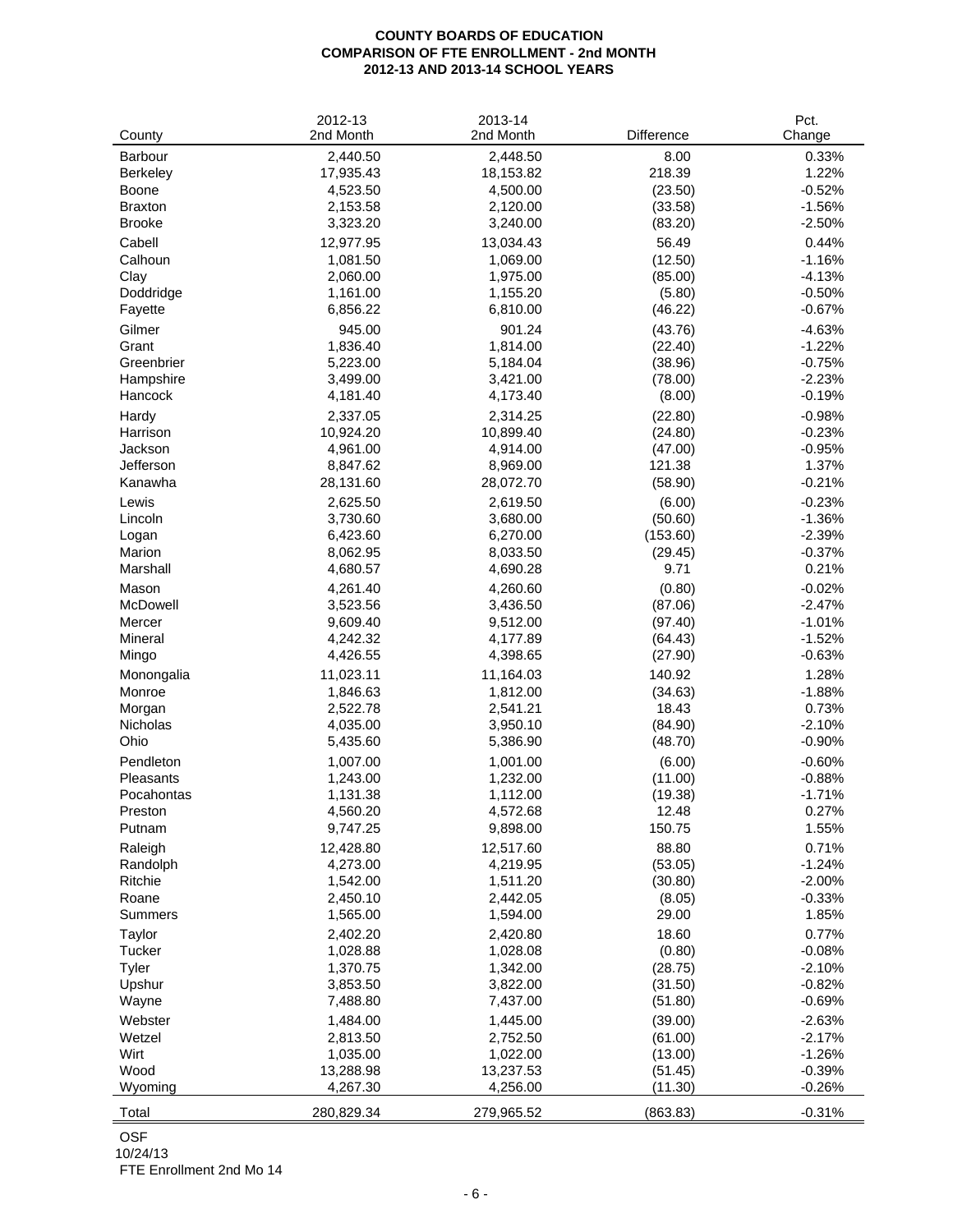# **COUNTY BOARDS OF EDUCATION COMPARISON OF FTE ENROLLMENT - 2nd MONTH ARRANGED IN DESCENDING ORDER BY NUMBER OF STUDENTS 2012-13 AND 2013-14 SCHOOL YEARS**

|                          |                     | 2012-13    | 2013-14    |                  | Pct.                 |
|--------------------------|---------------------|------------|------------|------------------|----------------------|
| Ct.                      | County              | 2nd Month  | 2nd Month  | Difference       | Change               |
| 1.                       | Berkeley            | 17,935.43  | 18,153.82  | 218.39           | 1.22%                |
| 2.                       | Putnam              | 9,747.25   | 9,898.00   | 150.75           | 1.55%                |
| 3.                       | Monongalia          | 11,023.11  | 11,164.03  | 140.92           | 1.28%                |
| 4.                       | Jefferson           | 8,847.62   | 8,969.00   | 121.38           | 1.37%                |
| 5.                       | Raleigh             | 12,428.80  | 12,517.60  | 88.80            | 0.71%                |
| 6.                       | Cabell              | 12,977.95  | 13,034.43  | 56.49            | 0.44%                |
| 7.                       | <b>Summers</b>      | 1,565.00   | 1,594.00   | 29.00            | 1.85%                |
| 8.                       | Taylor              | 2,402.20   | 2,420.80   | 18.60            | 0.77%                |
| 9.                       | Morgan              | 2,522.78   | 2,541.21   | 18.43            | 0.73%                |
| 10.                      | Preston             | 4,560.20   | 4,572.68   | 12.48            | 0.27%                |
| 11.                      |                     |            |            | 9.71             |                      |
| 12.                      | Marshall<br>Barbour | 4,680.57   | 4,690.28   | 8.00             | 0.21%<br>0.33%       |
| 13.                      |                     | 2,440.50   | 2,448.50   |                  |                      |
| 14.                      | Mason<br>Tucker     | 4,261.40   | 4,260.60   | (0.80)<br>(0.80) | $-0.02%$<br>$-0.08%$ |
| 15.                      |                     | 1,028.88   | 1,028.08   |                  | $-0.50%$             |
|                          | Doddridge           | 1,161.00   | 1,155.20   | (5.80)           |                      |
| 16.                      | Lewis               | 2,625.50   | 2,619.50   | (6.00)           | $-0.23%$             |
| 17.                      | Pendleton           | 1,007.00   | 1,001.00   | (6.00)           | $-0.60%$             |
| 18.                      | Hancock             | 4,181.40   | 4,173.40   | (8.00)           | $-0.19%$             |
| 19.                      | Roane               | 2,450.10   | 2,442.05   | (8.05)           | $-0.33%$             |
| 20.                      | Pleasants           | 1,243.00   | 1,232.00   | (11.00)          | $-0.88%$             |
| 21.                      | Wyoming             | 4,267.30   | 4,256.00   | (11.30)          | $-0.26%$             |
| 22.                      | Calhoun             | 1,081.50   | 1,069.00   | (12.50)          | $-1.16%$             |
| 23.                      | Wirt                | 1,035.00   | 1,022.00   | (13.00)          | $-1.26%$             |
| 24.                      | Pocahontas          | 1,131.38   | 1,112.00   | (19.38)          | $-1.71%$             |
| 25.                      | Grant               | 1,836.40   | 1,814.00   | (22.40)          | $-1.22%$             |
| 26.                      | Hardy               | 2,337.05   | 2,314.25   | (22.80)          | $-0.98%$             |
| 27.                      | Boone               | 4,523.50   | 4,500.00   | (23.50)          | $-0.52%$             |
| 28.                      | Harrison            | 10,924.20  | 10,899.40  | (24.80)          | $-0.23%$             |
| 29.                      | Mingo               | 4,426.55   | 4,398.65   | (27.90)          | $-0.63%$             |
| 30.                      | Tyler               | 1,370.75   | 1,342.00   | (28.75)          | $-2.10%$             |
| 31.                      | Marion              | 8,062.95   | 8,033.50   | (29.45)          | $-0.37%$             |
| 32.                      | Ritchie             | 1,542.00   | 1,511.20   | (30.80)          | $-2.00%$             |
| 33.                      | Upshur              | 3,853.50   | 3,822.00   | (31.50)          | $-0.82%$             |
| 34.                      | <b>Braxton</b>      | 2,153.58   | 2,120.00   | (33.58)          | $-1.56%$             |
| 35.                      | Monroe              | 1,846.63   | 1,812.00   | (34.63)          | $-1.88%$             |
| 36.                      | Greenbrier          | 5,223.00   | 5,184.04   | (38.96)          | $-0.75%$             |
| 37.                      | Webster             | 1,484.00   | 1,445.00   | (39.00)          | $-2.63%$             |
| 38.                      | Gilmer              | 945.00     | 901.24     | (43.76)          | $-4.63%$             |
| 39.                      | Fayette             | 6,856.22   | 6,810.00   | (46.22)          | $-0.67%$             |
| 40.                      | Jackson             | 4,961.00   | 4,914.00   | (47.00)          | $-0.95%$             |
| 41.                      | Ohio                | 5,435.60   | 5,386.90   | (48.70)          | $-0.90%$             |
| 42.                      | Lincoln             | 3,730.60   | 3,680.00   | (50.60)          | $-1.36%$             |
| 43.                      | Wood                | 13,288.98  | 13,237.53  | (51.45)          | $-0.39%$             |
| 44.                      | Wayne               | 7,488.80   | 7,437.00   | (51.80)          | $-0.69%$             |
| 45.                      | Randolph            | 4,273.00   | 4,219.95   | (53.05)          | $-1.24%$             |
| 46.                      | Kanawha             | 28,131.60  | 28,072.70  | (58.90)          | $-0.21%$             |
| 47.                      | Wetzel              | 2,813.50   | 2,752.50   | (61.00)          | $-2.17%$             |
| 48.                      | Mineral             | 4,242.32   | 4,177.89   | (64.43)          | $-1.52%$             |
| 49.                      | Hampshire           | 3,499.00   | 3,421.00   | (78.00)          | $-2.23%$             |
| 50.                      | <b>Brooke</b>       | 3,323.20   | 3,240.00   | (83.20)          | $-2.50%$             |
| 51.                      | Nicholas            | 4,035.00   | 3,950.10   | (84.90)          | $-2.10%$             |
| 52.                      | Clay                | 2,060.00   | 1,975.00   | (85.00)          | $-4.13%$             |
| 53.                      | McDowell            | 3,523.56   | 3,436.50   | (87.06)          | $-2.47%$             |
| 54.                      | Mercer              | 9,609.40   | 9,512.00   | (97.40)          | $-1.01%$             |
| 55.                      | Logan               | 6,423.60   | 6,270.00   | (153.60)         | $-2.39%$             |
| $\overline{\phantom{a}}$ | Total               | 280,829.34 | 279,965.52 | (863.83)         | $-0.31%$             |
|                          |                     |            |            |                  |                      |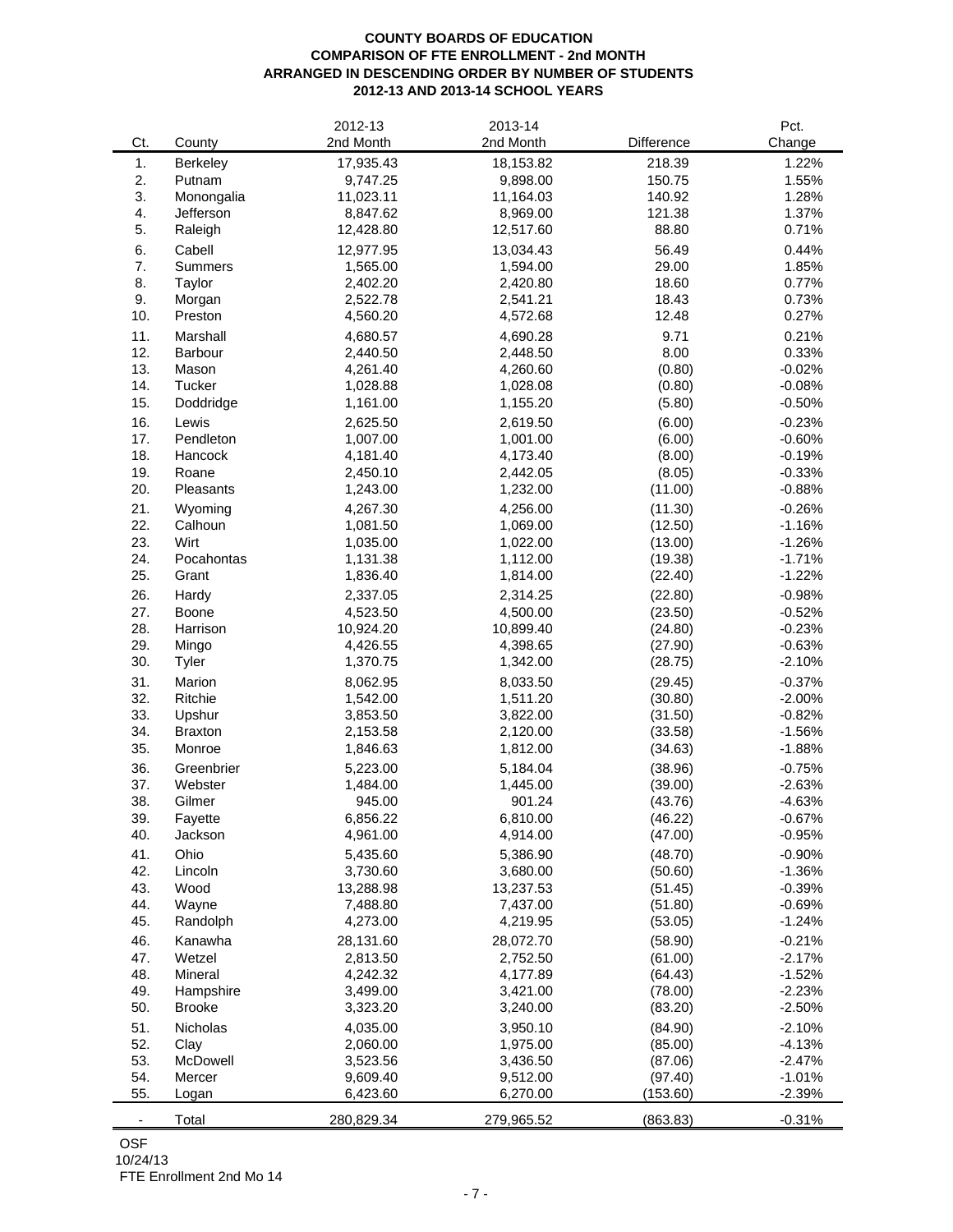# **COUNTY BOARDS OF EDUCATION COMPARISON OF FTE ENROLLMENT - 2nd MONTH ARRANGED IN DESCENDING ORDER BY PERCENT CHANGE 2012-13 AND 2013-14 SCHOOL YEARS**

|                          |                | 2012-13    | 2013-14    |            | Pct.     |
|--------------------------|----------------|------------|------------|------------|----------|
| Ct.                      | County         | 2nd Month  | 2nd Month  | Difference | Change   |
| 1.                       | <b>Summers</b> | 1,565.00   | 1,594.00   | 29.00      | 1.85%    |
| 2.                       | Putnam         | 9,747.25   | 9,898.00   | 150.75     | 1.55%    |
| 3.                       | Jefferson      | 8,847.62   | 8,969.00   | 121.38     | 1.37%    |
| 4.                       | Monongalia     | 11,023.11  | 11,164.03  | 140.92     | 1.28%    |
| 5.                       | Berkeley       | 17,935.43  | 18,153.82  | 218.39     | 1.22%    |
| 6.                       | Taylor         | 2,402.20   | 2,420.80   | 18.60      | 0.77%    |
| 7.                       | Morgan         | 2,522.78   | 2,541.21   | 18.43      | 0.73%    |
| 8.                       | Raleigh        | 12,428.80  | 12,517.60  | 88.80      | 0.71%    |
| 9.                       | Cabell         | 12,977.95  | 13,034.43  | 56.49      | 0.44%    |
| 10.                      | Barbour        | 2,440.50   | 2,448.50   | 8.00       | 0.33%    |
| 11.                      | Preston        | 4,560.20   | 4,572.68   | 12.48      | 0.27%    |
| 12.                      | Marshall       | 4,680.57   | 4,690.28   | 9.71       | 0.21%    |
| 13.                      | Mason          | 4,261.40   | 4,260.60   | (0.80)     | $-0.02%$ |
| 14.                      | Tucker         | 1,028.88   | 1,028.08   | (0.80)     | $-0.08%$ |
| 15.                      | Hancock        | 4,181.40   | 4,173.40   | (8.00)     | $-0.19%$ |
|                          |                |            |            |            |          |
| 16.                      | Kanawha        | 28,131.60  | 28,072.70  | (58.90)    | $-0.21%$ |
| 17.                      | Harrison       | 10,924.20  | 10,899.40  | (24.80)    | $-0.23%$ |
| 18.                      | Lewis          | 2,625.50   | 2,619.50   | (6.00)     | $-0.23%$ |
| 19.                      | Wyoming        | 4,267.30   | 4,256.00   | (11.30)    | $-0.26%$ |
| 20.                      | Roane          | 2,450.10   | 2,442.05   | (8.05)     | $-0.33%$ |
| 21.                      | Marion         | 8,062.95   | 8,033.50   | (29.45)    | $-0.37%$ |
| 22.                      | Wood           | 13,288.98  | 13,237.53  | (51.45)    | $-0.39%$ |
| 23.                      | Doddridge      | 1,161.00   | 1,155.20   | (5.80)     | $-0.50%$ |
| 24.                      | Boone          | 4,523.50   | 4,500.00   | (23.50)    | $-0.52%$ |
| 25.                      | Pendleton      | 1,007.00   | 1,001.00   | (6.00)     | $-0.60%$ |
| 26.                      | Mingo          | 4,426.55   | 4,398.65   | (27.90)    | $-0.63%$ |
| 27.                      | Fayette        | 6,856.22   | 6,810.00   | (46.22)    | $-0.67%$ |
| 28.                      | Wayne          | 7,488.80   | 7,437.00   | (51.80)    | $-0.69%$ |
| 29.                      | Greenbrier     | 5,223.00   | 5,184.04   | (38.96)    | $-0.75%$ |
| 30.                      | Upshur         | 3,853.50   | 3,822.00   | (31.50)    | $-0.82%$ |
| 31.                      | Pleasants      | 1,243.00   | 1,232.00   | (11.00)    | $-0.88%$ |
| 32.                      | Ohio           | 5,435.60   | 5,386.90   | (48.70)    | $-0.90%$ |
| 33.                      | Jackson        | 4,961.00   | 4,914.00   | (47.00)    | $-0.95%$ |
| 34.                      | Hardy          | 2,337.05   | 2,314.25   | (22.80)    | $-0.98%$ |
| 35.                      | Mercer         | 9,609.40   | 9,512.00   | (97.40)    | $-1.01%$ |
| 36.                      | Calhoun        | 1,081.50   | 1,069.00   | (12.50)    | $-1.16%$ |
| 37.                      | Grant          | 1,836.40   | 1,814.00   | (22.40)    | $-1.22%$ |
| 38.                      | Randolph       | 4,273.00   | 4,219.95   | (53.05)    | $-1.24%$ |
| 39.                      | Wirt           | 1,035.00   | 1,022.00   | (13.00)    | $-1.26%$ |
| 40.                      | Lincoln        | 3,730.60   | 3,680.00   | (50.60)    | $-1.36%$ |
| 41.                      | Mineral        | 4,242.32   | 4,177.89   | (64.43)    | $-1.52%$ |
| 42.                      | <b>Braxton</b> | 2,153.58   | 2,120.00   | (33.58)    | $-1.56%$ |
| 43.                      | Pocahontas     | 1,131.38   | 1,112.00   | (19.38)    | $-1.71%$ |
| 44.                      | Monroe         | 1,846.63   | 1,812.00   | (34.63)    | $-1.88%$ |
| 45.                      | Ritchie        | 1,542.00   | 1,511.20   | (30.80)    | $-2.00%$ |
| 46.                      | Tyler          | 1,370.75   | 1,342.00   | (28.75)    | $-2.10%$ |
| 47.                      | Nicholas       | 4,035.00   | 3,950.10   | (84.90)    | $-2.10%$ |
| 48.                      | Wetzel         | 2,813.50   | 2,752.50   | (61.00)    | $-2.17%$ |
| 49.                      | Hampshire      | 3,499.00   | 3,421.00   | (78.00)    | $-2.23%$ |
| 50.                      | Logan          | 6,423.60   | 6,270.00   | (153.60)   | $-2.39%$ |
| 51.                      | McDowell       | 3,523.56   | 3,436.50   | (87.06)    | $-2.47%$ |
| 52.                      | <b>Brooke</b>  | 3,323.20   | 3,240.00   | (83.20)    | $-2.50%$ |
| 53.                      | Webster        | 1,484.00   | 1,445.00   | (39.00)    | $-2.63%$ |
| 54.                      | Clay           | 2,060.00   | 1,975.00   | (85.00)    | $-4.13%$ |
| 55.                      | Gilmer         | 945.00     | 901.24     | (43.76)    | $-4.63%$ |
|                          |                |            |            |            |          |
| $\overline{\phantom{a}}$ | Total          | 280,829.34 | 279,965.52 | (863.83)   | $-0.31%$ |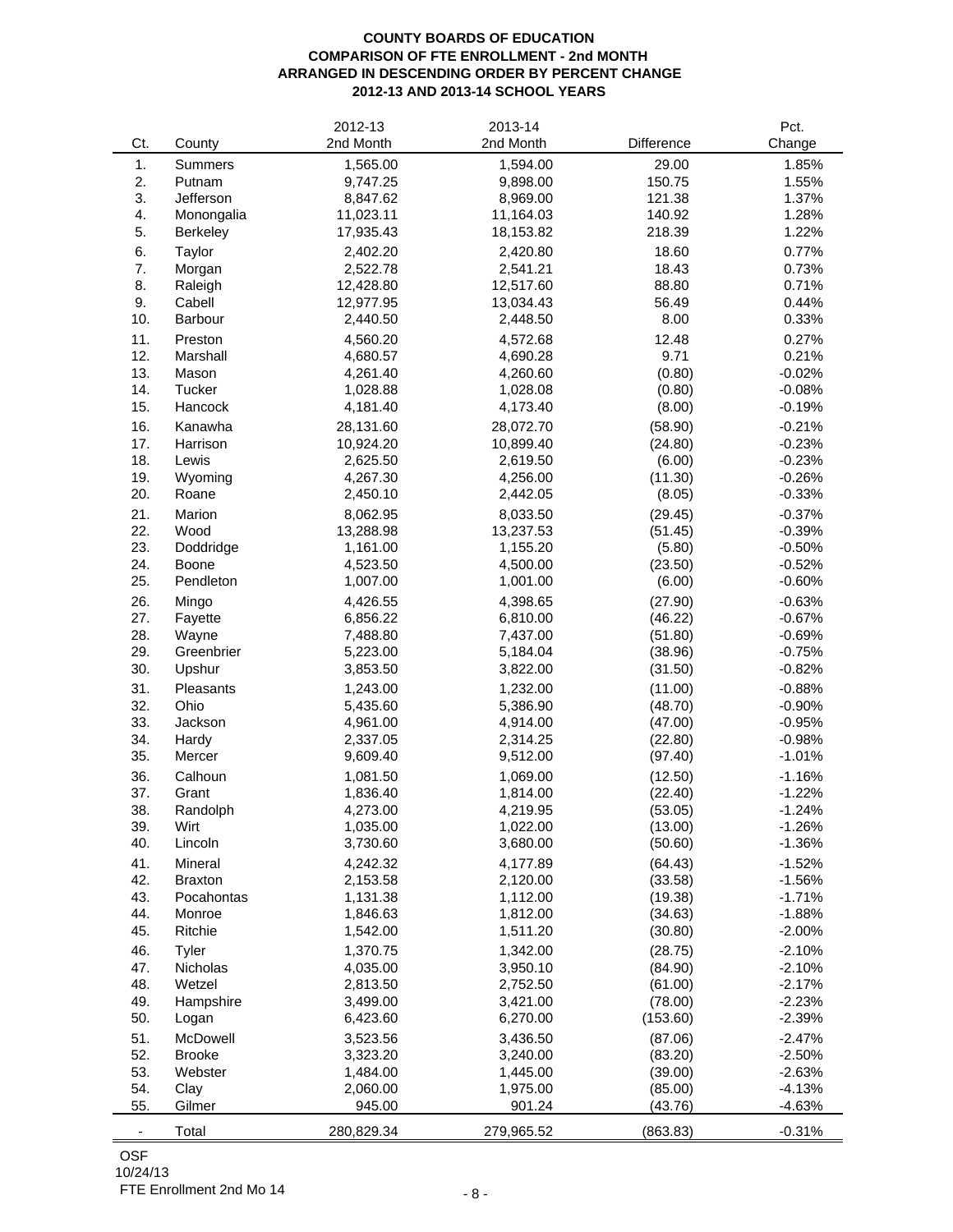# **COUNTY BOARDS OF EDUCATION COMPARISON OF EARLY CHILDHOOD FTE ENROLLMENT - 2nd MONTH 2012-13 AND 2013-14 SCHOOL YEARS**

| County               | 2012-13<br>2nd Month | 2013-14<br>2nd Month | Difference       | Pct<br>Change         |
|----------------------|----------------------|----------------------|------------------|-----------------------|
| Barbour              | 141.50               | 150.00               | 8.50             | 6.01%                 |
| <b>Berkeley</b>      | 640.30               | 764.99               | 124.69           | 19.47%                |
| Boone                | 262.50               | 247.00               | (15.50)          | $-5.90%$              |
| <b>Braxton</b>       | 140.08               | 125.00               | (15.08)          | $-10.77%$             |
| <b>Brooke</b>        | 145.20               | 131.00               | (14.20)          | $-9.78%$              |
| Cabell               | 758.00               | 803.48               | 45.48            | 6.00%                 |
| Calhoun              | 63.50                | 74.00                | 10.50            | 16.54%                |
| Clay                 | 135.00               | 160.00               | 25.00            | 18.52%                |
| Doddridge            | 73.00                | 65.20                | (7.80)           | $-10.68%$             |
| Fayette              | 385.22               | 333.00               | (52.22)          | $-13.56%$             |
| Gilmer               | 60.00                | 55.24                | (4.76)           | $-7.93%$              |
| Grant                | 96.40                | 100.00               | 3.60             | 3.73%                 |
| Greenbrier           | 253.00               | 247.04               | (5.96)           | $-2.36%$              |
| Hampshire            | 176.00               | 174.00               | (2.00)           | $-1.14%$              |
| Hancock              | 229.40               | 224.40               | (5.00)           | $-2.18%$              |
| Hardy                | 138.05               | 142.25               | 4.20             | 3.04%                 |
| Harrison             | 639.20               | 655.90               | 16.70            | 2.61%                 |
| Jackson              | 305.00               | 258.00               | (47.00)          | $-15.41%$             |
| Jefferson            | 216.00               | 279.00               | 63.00            | 29.17%                |
| Kanawha              | 1,077.60             | 1,142.50             | 64.90            | 6.02%                 |
| Lewis                | 165.00               | 139.50               | (25.50)          | $-15.45%$             |
| Lincoln              | 258.60               | 224.00               | (34.60)          | $-13.38%$             |
| Logan                | 373.60               | 312.00               | (61.60)          | $-16.49%$             |
| Marion               | 459.20               | 449.90               | (9.30)           | $-2.03%$              |
| Marshall             | 269.80               | 269.40               | (0.40)           | $-0.15%$              |
| Mason                | 236.80               | 205.60               | (31.20)          | $-13.18%$             |
| McDowell             | 202.56               | 205.00               | 2.44             | 1.20%                 |
| Mercer               | 500.40               | 491.00               | (9.40)           | $-1.88%$              |
| Mineral              | 294.07<br>259.00     | 249.14<br>243.20     | (44.93)          | $-15.28%$             |
| Mingo                |                      |                      | (15.80)          | $-6.10%$              |
| Monongalia<br>Monroe | 641.48<br>115.63     | 633.15<br>94.00      | (8.33)           | $-1.30%$<br>$-18.71%$ |
| Morgan               | 81.10                | 95.00                | (21.63)<br>13.90 | 17.14%                |
| Nicholas             | 235.00               | 187.10               | (47.90)          | $-20.38%$             |
| Ohio                 | 258.60               | 291.90               | 33.30            | 12.88%                |
| Pendleton            | 67.00                | 78.00                | 11.00            | 16.42%                |
| Pleasants            | 65.00                | 74.00                | 9.00             | 13.85%                |
| Pocahontas           | 57.25                | 74.00                | 16.75            | 29.26%                |
| Preston              | 254.20               | 232.08               | (22.12)          | $-8.70%$              |
| Putnam               | 376.00               | 433.00               | 57.00            | 15.16%                |
| Raleigh              | 617.80               | 775.60               | 157.80           | 25.54%                |
| Randolph             | 227.00               | 214.14               | (12.86)          | $-5.67%$              |
| Ritchie              | 91.00                | 83.20                | (7.80)           | $-8.57%$              |
| Roane                | 119.08               | 114.05               | (5.03)           | $-4.22%$              |
| <b>Summers</b>       | 113.00               | 98.00                | (15.00)          | $-13.27%$             |
| Taylor               | 123.20               | 132.80               | 9.60             | 7.79%                 |
| Tucker               | 62.00                | 67.08                | 5.08             | 8.19%                 |
| Tyler                | 74.00                | 68.00                | (6.00)           | $-8.11%$              |
| Upshur               | 180.00               | 177.00               | (3.00)           | $-1.67%$              |
| Wayne                | 385.80               | 403.00               | 17.20            | 4.46%                 |
| Webster              | 90.00                | 102.00               | 12.00            | 13.33%                |
| Wetzel               | 145.00               | 138.00               | (7.00)           | $-4.83%$              |
| Wirt                 | 57.00                | 58.00                | 1.00             | 1.75%                 |
| Wood                 | 658.50               | 643.50               | (15.00)          | $-2.28%$              |
| Wyoming              | 311.30               | 282.00               | (29.30)          | $-9.41%$              |
| Total                | 14,359.92            | 14,469.34            | 109.42           | 0.76%                 |

OSF

10/24/13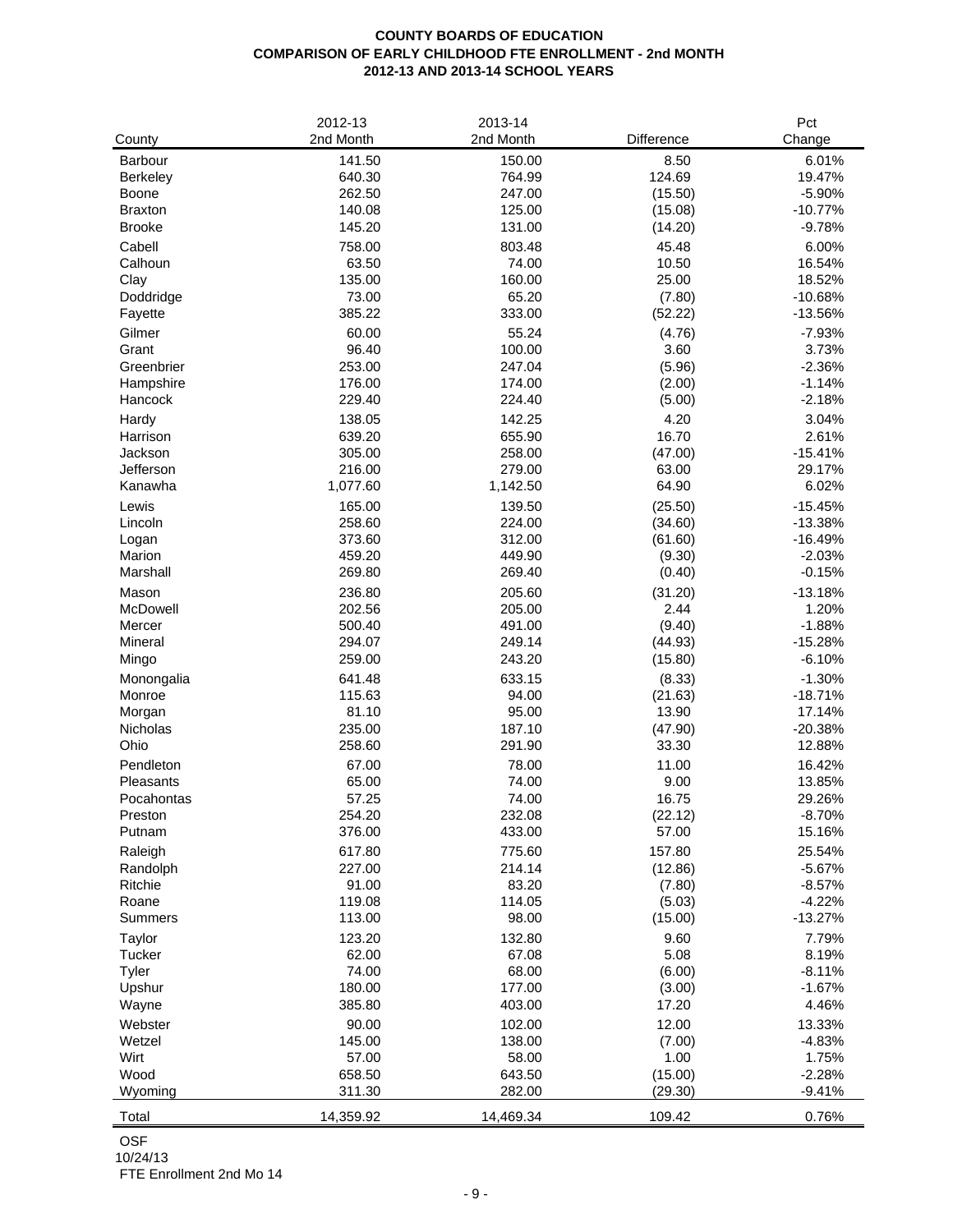# **COUNTY BOARDS OF EDUCATION COMPARISON OF EARLY CHILDHOOD FTE ENROLLMENT - 2nd MONTH ARRANGED IN DESCENDING ORDER BY NUMBER OF STUDENTS 2012-13 AND 2013-14 SCHOOL YEARS**

|                |                 | 2012-13   | 2013-14   |            | Pct       |
|----------------|-----------------|-----------|-----------|------------|-----------|
| Ct.            | County          | 2nd Month | 2nd Month | Difference | Change    |
| 1.             | Raleigh         | 617.80    | 775.60    | 157.80     | 25.54%    |
| 2.             | <b>Berkeley</b> | 640.30    | 764.99    | 124.69     | 19.47%    |
| 3.             | Kanawha         | 1,077.60  | 1,142.50  | 64.90      | 6.02%     |
| 4.             | Jefferson       | 216.00    | 279.00    | 63.00      | 29.17%    |
| 5.             | Putnam          | 376.00    | 433.00    | 57.00      | 15.16%    |
| 6.             | Cabell          | 758.00    | 803.48    | 45.48      | 6.00%     |
| 7.             | Ohio            | 258.60    | 291.90    | 33.30      | 12.88%    |
| 8.             | Clay            | 135.00    | 160.00    | 25.00      | 18.52%    |
| 9.             | Wayne           | 385.80    | 403.00    | 17.20      | 4.46%     |
| 10.            | Pocahontas      | 57.25     | 74.00     | 16.75      | 29.26%    |
| 11.            | Harrison        | 639.20    | 655.90    | 16.70      | 2.61%     |
| 12.            | Morgan          | 81.10     | 95.00     | 13.90      | 17.14%    |
| 13.            | Webster         | 90.00     | 102.00    | 12.00      | 13.33%    |
| 14.            | Pendleton       | 67.00     | 78.00     | 11.00      | 16.42%    |
| 15.            | Calhoun         | 63.50     | 74.00     | 10.50      | 16.54%    |
| 16.            | Taylor          | 123.20    | 132.80    | 9.60       | 7.79%     |
| 17.            | Pleasants       | 65.00     | 74.00     | 9.00       | 13.85%    |
| 18.            | Barbour         | 141.50    | 150.00    | 8.50       | 6.01%     |
| 19.            | Tucker          | 62.00     | 67.08     | 5.08       | 8.19%     |
| 20.            | Hardy           | 138.05    | 142.25    | 4.20       | 3.04%     |
| 21.            | Grant           | 96.40     | 100.00    | 3.60       | 3.73%     |
| 22.            | McDowell        | 202.56    | 205.00    | 2.44       | 1.20%     |
| 23.            | Wirt            | 57.00     | 58.00     | 1.00       | 1.75%     |
| 24.            | Marshall        | 269.80    | 269.40    | (0.40)     | $-0.15%$  |
| 25.            | Hampshire       | 176.00    | 174.00    | (2.00)     | $-1.14%$  |
| 26.            | Upshur          | 180.00    | 177.00    | (3.00)     | $-1.67%$  |
| 27.            | Gilmer          | 60.00     | 55.24     | (4.76)     | $-7.93%$  |
| 28.            | Hancock         | 229.40    | 224.40    | (5.00)     | $-2.18%$  |
| 29.            | Roane           | 119.08    | 114.05    | (5.03)     | $-4.22%$  |
| 30.            | Greenbrier      | 253.00    | 247.04    | (5.96)     | $-2.36%$  |
| 31.            | Tyler           | 74.00     | 68.00     | (6.00)     | $-8.11%$  |
| 32.            | Wetzel          | 145.00    | 138.00    | (7.00)     | $-4.83%$  |
| 33.            | Doddridge       | 73.00     | 65.20     | (7.80)     | $-10.68%$ |
| 34.            | Ritchie         | 91.00     | 83.20     | (7.80)     | $-8.57%$  |
| 35.            | Monongalia      | 641.48    | 633.15    | (8.33)     | $-1.30%$  |
| 36.            | Marion          | 459.20    | 449.90    | (9.30)     | $-2.03%$  |
| 37.            | Mercer          | 500.40    | 491.00    | (9.40)     | $-1.88%$  |
| 38.            | Randolph        | 227.00    | 214.14    | (12.86)    | $-5.67%$  |
| 39.            | <b>Brooke</b>   | 145.20    | 131.00    | (14.20)    | $-9.78%$  |
| 40.            | Summers         | 113.00    | 98.00     | (15.00)    | $-13.27%$ |
| 41.            | Wood            | 658.50    | 643.50    | (15.00)    | $-2.28%$  |
| 42.            | <b>Braxton</b>  | 140.08    | 125.00    | (15.08)    | $-10.77%$ |
| 43.            | Boone           | 262.50    | 247.00    | (15.50)    | $-5.90%$  |
| 44.            | Mingo           | 259.00    | 243.20    | (15.80)    | $-6.10%$  |
| 45.            | Monroe          | 115.63    | 94.00     | (21.63)    | $-18.71%$ |
| 46.            | Preston         | 254.20    | 232.08    | (22.12)    | $-8.70%$  |
| 47.            | Lewis           | 165.00    | 139.50    | (25.50)    | $-15.45%$ |
| 48.            | Wyoming         | 311.30    | 282.00    | (29.30)    | $-9.41%$  |
| 49.            | Mason           | 236.80    | 205.60    | (31.20)    | $-13.18%$ |
| 50.            | Lincoln         | 258.60    | 224.00    | (34.60)    | $-13.38%$ |
| 51.            | Mineral         | 294.07    | 249.14    | (44.93)    | $-15.28%$ |
| 52.            | Jackson         | 305.00    | 258.00    | (47.00)    | $-15.41%$ |
| 53.            | <b>Nicholas</b> | 235.00    | 187.10    | (47.90)    | $-20.38%$ |
| 54.            | Fayette         | 385.22    | 333.00    | (52.22)    | $-13.56%$ |
| 55.            | Logan           | 373.60    | 312.00    | (61.60)    | $-16.49%$ |
|                |                 |           |           |            |           |
| $\blacksquare$ | Total           | 14,359.92 | 14,469.34 | 109.42     | 0.76%     |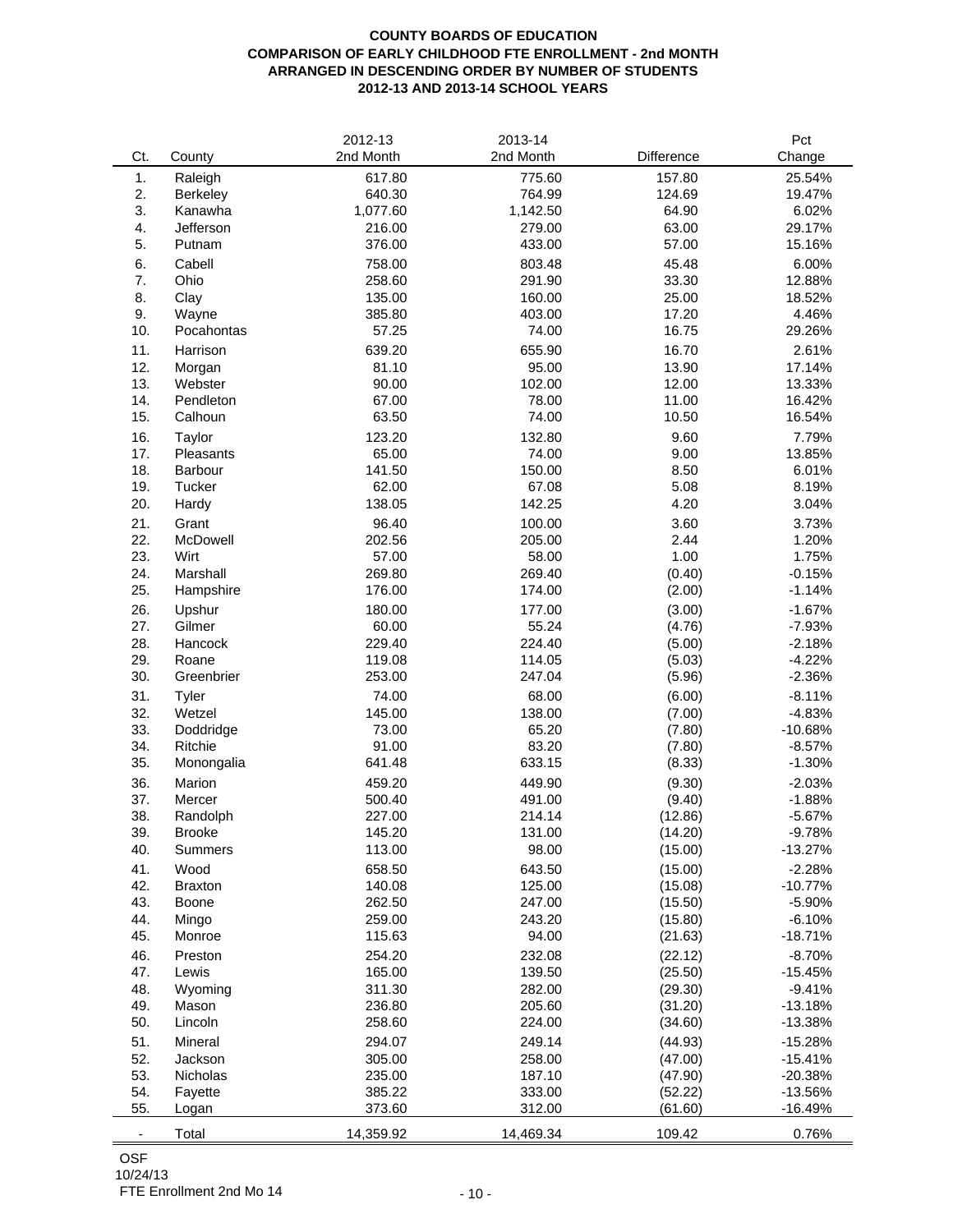# **COUNTY BOARDS OF EDUCATION COMPARISON OF EARLY CHILDHOOD FTE ENROLLMENT - 2nd MONTH ARRANGED IN DESCENDING ORDER BY PERCENT CHANGE 2012-13 AND 2013-14 SCHOOL YEARS**

|            |                  | 2012-13          | 2013-14          |                  | Pct                  |
|------------|------------------|------------------|------------------|------------------|----------------------|
| Ct.        | County           | 2nd Month        | 2nd Month        | Difference       | Change               |
| 1.         | Pocahontas       | 57.25            | 74.00            | 16.75            | 29.26%               |
| 2.         | Jefferson        | 216.00           | 279.00           | 63.00            | 29.17%               |
| 3.         | Raleigh          | 617.80           | 775.60           | 157.80           | 25.54%               |
| 4.         | Berkeley         | 640.30           | 764.99           | 124.69           | 19.47%               |
| 5.         | Clay             | 135.00           | 160.00           | 25.00            | 18.52%               |
| 6.         | Morgan           | 81.10            | 95.00            | 13.90            | 17.14%               |
| 7.         | Calhoun          | 63.50            | 74.00            | 10.50            | 16.54%               |
| 8.         | Pendleton        | 67.00            | 78.00            | 11.00            | 16.42%               |
| 9.         | Putnam           | 376.00           | 433.00           | 57.00            | 15.16%               |
| 10.        | Pleasants        | 65.00            | 74.00            | 9.00             | 13.85%               |
| 11.        | Webster          | 90.00            | 102.00           | 12.00            | 13.33%               |
| 12.        | Ohio             | 258.60           | 291.90           | 33.30            | 12.88%               |
| 13.        | Tucker           | 62.00            | 67.08            | 5.08             | 8.19%                |
| 14.        | Taylor           | 123.20           | 132.80           | 9.60             | 7.79%                |
| 15.        | Kanawha          | 1,077.60         | 1,142.50         | 64.90            | 6.02%                |
| 16.        | Barbour          | 141.50           | 150.00           | 8.50             | 6.01%                |
| 17.        | Cabell           | 758.00           | 803.48           | 45.48            | 6.00%                |
| 18.        | Wayne            | 385.80           | 403.00           | 17.20            | 4.46%                |
| 19.        | Grant            | 96.40            | 100.00           | 3.60             | 3.73%                |
| 20.        | Hardy            | 138.05           | 142.25           | 4.20             | 3.04%                |
| 21.        | Harrison         | 639.20           | 655.90           | 16.70            | 2.61%                |
| 22.        | Wirt             | 57.00            | 58.00            | 1.00             | 1.75%                |
| 23.        | McDowell         | 202.56           | 205.00           | 2.44             | 1.20%                |
| 24.        | Marshall         | 269.80           | 269.40           | (0.40)           | $-0.15%$             |
| 25.        | Hampshire        | 176.00           | 174.00           | (2.00)           | $-1.14%$             |
|            |                  |                  |                  |                  |                      |
| 26.<br>27. | Monongalia       | 641.48<br>180.00 | 633.15<br>177.00 | (8.33)           | $-1.30%$             |
| 28.        | Upshur<br>Mercer | 500.40           | 491.00           | (3.00)           | $-1.67%$<br>$-1.88%$ |
| 29.        | Marion           | 459.20           | 449.90           | (9.40)<br>(9.30) | $-2.03%$             |
| 30.        | Hancock          | 229.40           | 224.40           | (5.00)           | $-2.18%$             |
|            |                  |                  |                  |                  |                      |
| 31.        | Wood             | 658.50           | 643.50           | (15.00)          | $-2.28%$             |
| 32.        | Greenbrier       | 253.00           | 247.04           | (5.96)           | $-2.36%$             |
| 33.<br>34. | Roane<br>Wetzel  | 119.08<br>145.00 | 114.05<br>138.00 | (5.03)<br>(7.00) | $-4.22%$<br>$-4.83%$ |
| 35.        | Randolph         | 227.00           | 214.14           | (12.86)          | $-5.67%$             |
|            |                  |                  |                  |                  |                      |
| 36.        | Boone            | 262.50           | 247.00           | (15.50)          | $-5.90%$             |
| 37.        | Mingo            | 259.00           | 243.20           | (15.80)          | $-6.10%$             |
| 38.        | Gilmer           | 60.00            | 55.24            | (4.76)           | $-7.93%$             |
| 39.<br>40. | Tyler<br>Ritchie | 74.00<br>91.00   | 68.00<br>83.20   | (6.00)<br>(7.80) | -8.11%               |
|            |                  |                  |                  |                  | $-8.57%$             |
| 41.        | Preston          | 254.20           | 232.08           | (22.12)          | $-8.70%$             |
| 42.        | Wyoming          | 311.30           | 282.00           | (29.30)          | $-9.41%$             |
| 43.        | <b>Brooke</b>    | 145.20           | 131.00           | (14.20)          | $-9.78%$             |
| 44.        | Doddridge        | 73.00            | 65.20            | (7.80)           | $-10.68%$            |
| 45.        | <b>Braxton</b>   | 140.08           | 125.00           | (15.08)          | $-10.77%$            |
| 46.        | Mason            | 236.80           | 205.60           | (31.20)          | $-13.18%$            |
| 47.        | Summers          | 113.00           | 98.00            | (15.00)          | $-13.27%$            |
| 48.        | Lincoln          | 258.60           | 224.00           | (34.60)          | $-13.38%$            |
| 49.        | Fayette          | 385.22           | 333.00           | (52.22)          | $-13.56%$            |
| 50.        | Mineral          | 294.07           | 249.14           | (44.93)          | $-15.28%$            |
| 51.        | Jackson          | 305.00           | 258.00           | (47.00)          | $-15.41%$            |
| 52.        | Lewis            | 165.00           | 139.50           | (25.50)          | $-15.45%$            |
| 53.        | Logan            | 373.60           | 312.00           | (61.60)          | $-16.49%$            |
| 54.        | Monroe           | 115.63           | 94.00            | (21.63)          | $-18.71%$            |
| 55.        | Nicholas         | 235.00           | 187.10           | (47.90)          | $-20.38%$            |
|            | Total            | 14,359.92        | 14,469.34        | 109.42           | 0.76%                |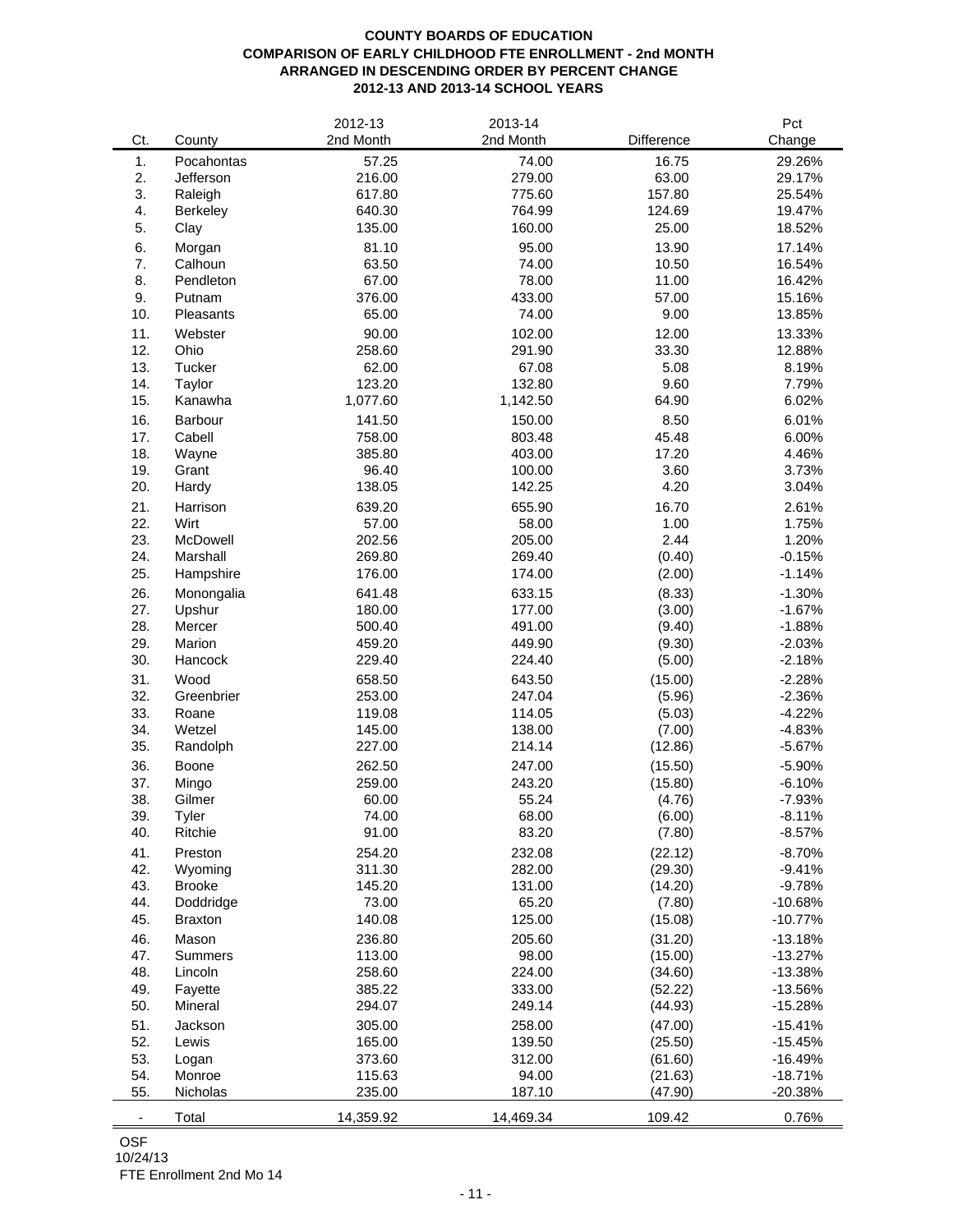## **COUNTY BOARDS OF EDUCATION COMPARISON OF KINDERGARTEN FTE ENROLLMENT - 2nd MONTH 2012-13 AND 2013-14 SCHOOL YEARS**

| County                     | 2012-13<br>2nd Month | 2013-14<br>2nd Month | Difference             | Pct.<br>Change         |
|----------------------------|----------------------|----------------------|------------------------|------------------------|
|                            |                      |                      |                        |                        |
| Barbour<br><b>Berkeley</b> | 182.00<br>1,448.00   | 186.00<br>1,448.00   | 4.00<br>$\blacksquare$ | 2.20%<br>0.00%         |
| Boone                      | 362.00               | 344.00               | (18.00)                | $-4.97%$               |
| <b>Braxton</b>             | 174.00               | 180.00               | 6.00                   | 3.45%                  |
| <b>Brooke</b>              | 251.00               | 238.00               | (13.00)                | $-5.18%$               |
| Cabell                     | 1,100.00             | 1,036.10             | (63.90)                | $-5.81%$               |
| Calhoun                    | 88.00                | 80.00                | (8.00)                 | $-9.09%$               |
| Clay                       | 172.00               | 152.00               | (20.00)                | $-11.63%$              |
| Doddridge                  | 74.00                | 82.00                | 8.00                   | 10.81%                 |
| Fayette                    | 525.00               | 521.00               | (4.00)                 | $-0.76%$               |
| Gilmer                     | 75.00                | 60.00                | (15.00)                | $-20.00%$              |
| Grant                      | 126.00               | 122.00               | (4.00)                 | $-3.17%$               |
| Greenbrier                 | 416.00               | 368.00               | (48.00)                | $-11.54%$              |
| Hampshire                  | 256.00               | 231.00               | (25.00)                | $-9.77%$               |
| Hancock                    | 314.00               | 352.00               | 38.00                  | 12.10%                 |
| Hardy                      | 190.00               | 173.00               | (17.00)                | $-8.95%$               |
| Harrison                   | 842.00               | 849.00               | 7.00                   | 0.83%                  |
| Jackson                    | 345.00               | 390.00               | 45.00                  | 13.04%                 |
| Jefferson                  | 728.00               | 688.00               | (40.00)                | $-5.49%$               |
| Kanawha                    | 2,144.00             | 2,144.00             | ٠                      | 0.00%                  |
| Lewis                      | 193.00               | 222.00               | 29.00                  | 15.03%                 |
| Lincoln                    | 326.00               | 336.00               | 10.00                  | 3.07%                  |
| Logan<br>Marion            | 442.00<br>612.00     | 443.00<br>630.00     | 1.00<br>18.00          | 0.23%<br>2.94%         |
| Marshall                   | 336.00               | 377.00               | 41.00                  | 12.20%                 |
| Mason                      | 317.20               | 342.00               | 24.80                  | 7.82%                  |
| McDowell                   | 303.00               | 252.00               | (51.00)                | $-16.83%$              |
| Mercer                     | 792.00               | 788.00               | (4.00)                 | $-0.51%$               |
| Mineral                    | 309.00               | 322.00               | 13.00                  | 4.21%                  |
| Mingo                      | 362.00               | 366.00               | 4.00                   | 1.10%                  |
| Monongalia                 | 865.00               | 838.00               | (27.00)                | $-3.12%$               |
| Monroe                     | 145.00               | 149.00               | 4.00                   | 2.76%                  |
| Morgan                     | 159.00               | 174.00               | 15.00                  | 9.43%                  |
| Nicholas                   | 356.00               | 308.00               | (48.00)                | $-13.48%$              |
| Ohio                       | 424.00               | 392.00               | (32.00)                | $-7.55%$               |
| Pendleton                  | 63.00                | 65.00                | 2.00                   | 3.17%                  |
| Pleasants                  | 102.00               | 80.00                | (22.00)                | $-21.57%$              |
| Pocahontas                 | 80.00                | 68.00                | (12.00)                | $-15.00%$              |
| Preston                    | 333.00               | 374.00               | 41.00                  | 12.31%                 |
| Putnam                     | 724.00               | 713.00               | (11.00)                | $-1.52%$               |
| Raleigh                    | 1,021.00             | 949.00               | (72.00)                | $-7.05%$               |
| Randolph                   | 374.00               | 338.00               | (36.00)                | $-9.63%$               |
| Ritchie                    | 111.00               | 112.00               | 1.00                   | 0.90%                  |
| Roane<br>Summers           | 196.00<br>132.00     | 201.00               | 5.00<br>3.00           | 2.55%<br>2.27%         |
|                            |                      | 135.00               |                        |                        |
| Taylor                     | 177.00               | 190.00               | 13.00                  | 7.34%                  |
| Tucker                     | 61.00<br>104.00      | 68.00<br>92.00       | 7.00<br>(12.00)        | 11.48%                 |
| Tyler<br>Upshur            | 305.00               | 270.00               | (35.00)                | $-11.54%$<br>$-11.48%$ |
| Wayne                      | 581.00               | 583.00               | 2.00                   | 0.34%                  |
| Webster                    | 118.00               | 118.00               |                        | 0.00%                  |
| Wetzel                     | 212.00               | 188.00               | (24.00)                | $-11.32%$              |
| Wirt                       | 70.00                | 67.00                | (3.00)                 | $-4.29%$               |
| Wood                       | 944.00               | 979.00               | 35.00                  | 3.71%                  |
| Wyoming                    | 314.00               | 356.00               | 42.00                  | 13.38%                 |
| Total                      | 21,775.20            | 21,529.10            | (246.10)               | $-1.13%$               |
|                            |                      |                      |                        |                        |

OSF

10/24/13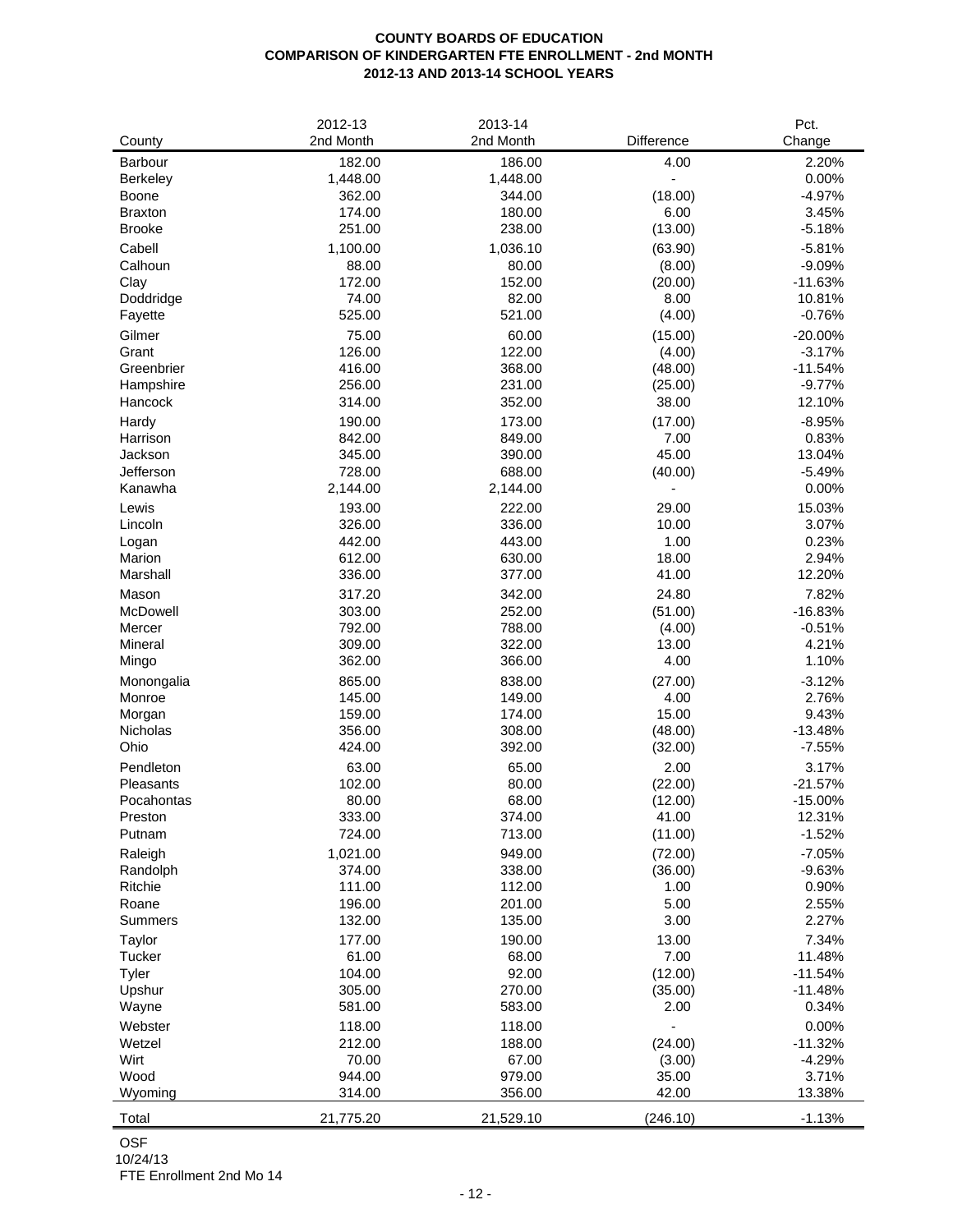# **COUNTY BOARDS OF EDUCATION COMPARISON OF KINDERGARTEN FTE ENROLLMENT - 2nd MONTH ARRANGED IN DESCENDING ORDER BY NUMBER OF STUDENTS 2012-13 AND 2013-14 SCHOOL YEARS**

|                          |                 | 2012-13   | 2013-14   |            | Pct.      |
|--------------------------|-----------------|-----------|-----------|------------|-----------|
| Ct.                      | County          | 2nd Month | 2nd Month | Difference | Change    |
| 1.                       | Jackson         | 345.00    | 390.00    | 45.00      | 13.04%    |
| 2.                       | Wyoming         | 314.00    | 356.00    | 42.00      | 13.38%    |
| 3.                       | Marshall        | 336.00    | 377.00    | 41.00      | 12.20%    |
|                          | Preston         |           |           |            |           |
| 4.                       |                 | 333.00    | 374.00    | 41.00      | 12.31%    |
| 5.                       | Hancock         | 314.00    | 352.00    | 38.00      | 12.10%    |
| 6.                       | Wood            | 944.00    | 979.00    | 35.00      | 3.71%     |
| 7.                       | Lewis           | 193.00    | 222.00    | 29.00      | 15.03%    |
| 8.                       | Mason           | 317.20    | 342.00    | 24.80      | 7.82%     |
| 9.                       | Marion          | 612.00    | 630.00    | 18.00      | 2.94%     |
| 10.                      | Morgan          | 159.00    | 174.00    | 15.00      | 9.43%     |
| 11.                      | Mineral         | 309.00    | 322.00    | 13.00      | 4.21%     |
| 12.                      | Taylor          | 177.00    | 190.00    | 13.00      | 7.34%     |
| 13.                      | Lincoln         | 326.00    | 336.00    | 10.00      | 3.07%     |
| 14.                      | Doddridge       | 74.00     | 82.00     | 8.00       | 10.81%    |
| 15.                      | Harrison        | 842.00    | 849.00    | 7.00       | 0.83%     |
|                          |                 |           |           |            |           |
| 16.                      | Tucker          | 61.00     | 68.00     | 7.00       | 11.48%    |
| 17.                      | <b>Braxton</b>  | 174.00    | 180.00    | 6.00       | 3.45%     |
| 18.                      | Roane           | 196.00    | 201.00    | 5.00       | 2.55%     |
| 19.                      | Barbour         | 182.00    | 186.00    | 4.00       | 2.20%     |
| 20.                      | Mingo           | 362.00    | 366.00    | 4.00       | 1.10%     |
| 21.                      | Monroe          | 145.00    | 149.00    | 4.00       | 2.76%     |
| 22.                      | <b>Summers</b>  | 132.00    | 135.00    | 3.00       | 2.27%     |
| 23.                      | Pendleton       | 63.00     | 65.00     | 2.00       | 3.17%     |
| 24.                      | Wayne           | 581.00    | 583.00    | 2.00       | 0.34%     |
| 25.                      | Logan           | 442.00    | 443.00    | 1.00       | 0.23%     |
|                          |                 |           |           |            |           |
| 26.                      | Ritchie         | 111.00    | 112.00    | 1.00       | 0.90%     |
| 27.                      | <b>Berkeley</b> | 1,448.00  | 1,448.00  |            | 0.00%     |
| 28.                      | Kanawha         | 2,144.00  | 2,144.00  |            | 0.00%     |
| 29.                      | Webster         | 118.00    | 118.00    |            | 0.00%     |
| 30.                      | Wirt            | 70.00     | 67.00     | (3.00)     | $-4.29%$  |
| 31.                      | Fayette         | 525.00    | 521.00    | (4.00)     | $-0.76%$  |
| 32.                      | Grant           | 126.00    | 122.00    | (4.00)     | $-3.17%$  |
| 33.                      | Mercer          | 792.00    | 788.00    | (4.00)     | $-0.51%$  |
| 34.                      | Calhoun         | 88.00     | 80.00     | (8.00)     | $-9.09%$  |
| 35.                      | Putnam          | 724.00    | 713.00    | (11.00)    | $-1.52%$  |
| 36.                      | Pocahontas      | 80.00     | 68.00     | (12.00)    | $-15.00%$ |
| 37.                      | Tyler           | 104.00    | 92.00     | (12.00)    | $-11.54%$ |
| 38.                      | <b>Brooke</b>   | 251.00    | 238.00    |            |           |
|                          |                 |           |           | (13.00)    | $-5.18%$  |
| 39.                      | Gilmer          | 75.00     | 60.00     | (15.00)    | $-20.00%$ |
| 40.                      | Hardy           | 190.00    | 173.00    | (17.00)    | $-8.95%$  |
| 41.                      | Boone           | 362.00    | 344.00    | (18.00)    | $-4.97%$  |
| 42.                      | Clay            | 172.00    | 152.00    | (20.00)    | $-11.63%$ |
| 43.                      | Pleasants       | 102.00    | 80.00     | (22.00)    | $-21.57%$ |
| 44.                      | Wetzel          | 212.00    | 188.00    | (24.00)    | $-11.32%$ |
| 45.                      | Hampshire       | 256.00    | 231.00    | (25.00)    | $-9.77%$  |
| 46.                      | Monongalia      | 865.00    | 838.00    | (27.00)    | $-3.12%$  |
| 47.                      | Ohio            | 424.00    | 392.00    | (32.00)    | $-7.55%$  |
| 48.                      | Upshur          | 305.00    | 270.00    | (35.00)    | $-11.48%$ |
| 49.                      | Randolph        | 374.00    | 338.00    | (36.00)    | $-9.63%$  |
| 50.                      | Jefferson       | 728.00    | 688.00    |            | $-5.49%$  |
|                          |                 |           |           | (40.00)    |           |
| 51.                      | Greenbrier      | 416.00    | 368.00    | (48.00)    | $-11.54%$ |
| 52.                      | Nicholas        | 356.00    | 308.00    | (48.00)    | $-13.48%$ |
| 53.                      | McDowell        | 303.00    | 252.00    | (51.00)    | $-16.83%$ |
| 54.                      | Cabell          | 1,100.00  | 1,036.10  | (63.90)    | $-5.81%$  |
| 55.                      | Raleigh         | 1,021.00  | 949.00    | (72.00)    | $-7.05%$  |
|                          |                 |           |           | (246.10)   |           |
| $\overline{\phantom{a}}$ | Total           | 21,775.20 | 21,529.10 |            | $-1.13%$  |